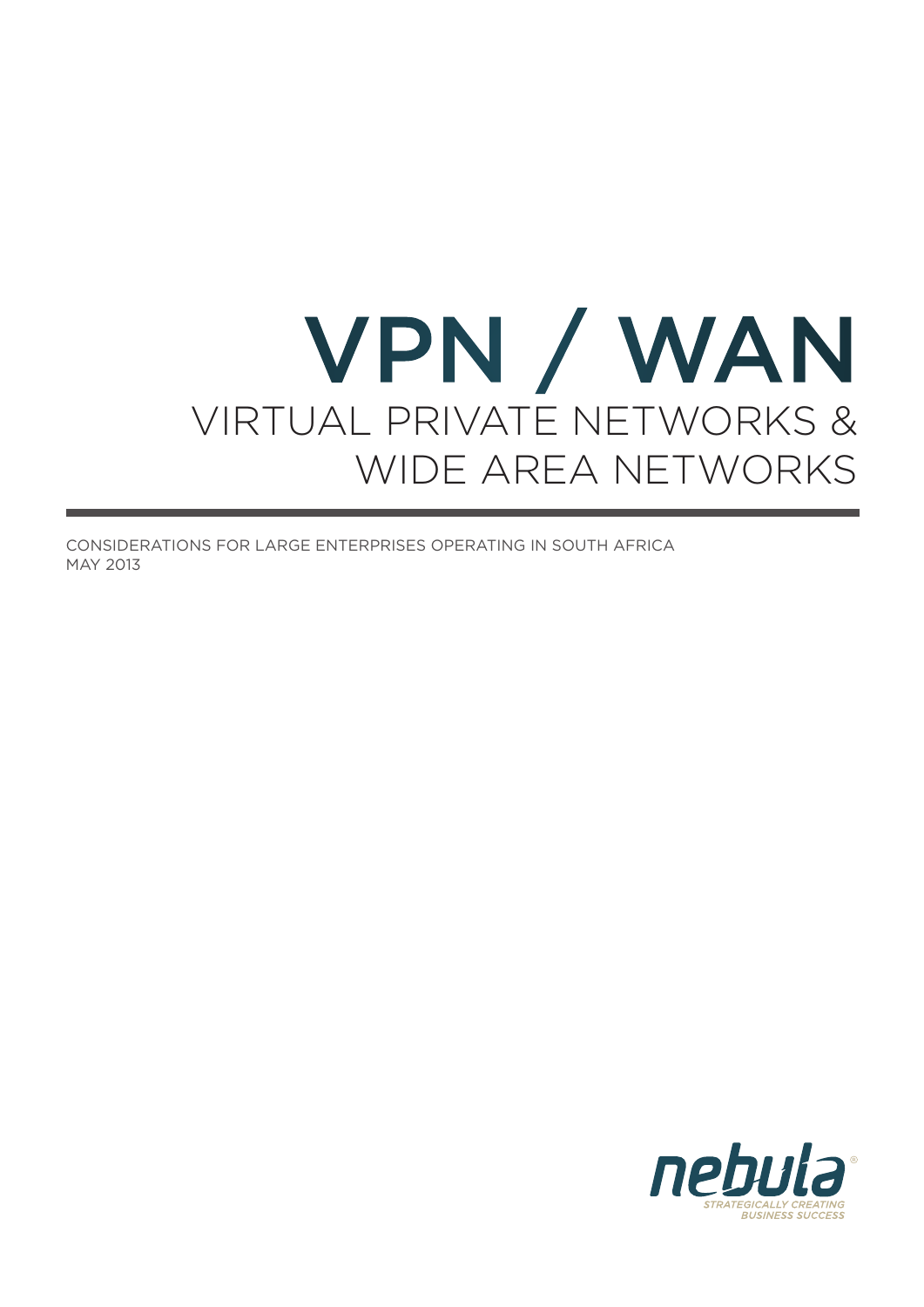NEBULA :: VIRTUAL PRIVATE NETWORKS AND WIDE AREA NETWORKS • Considerations for Large Enterprises Operating in South Africa

ii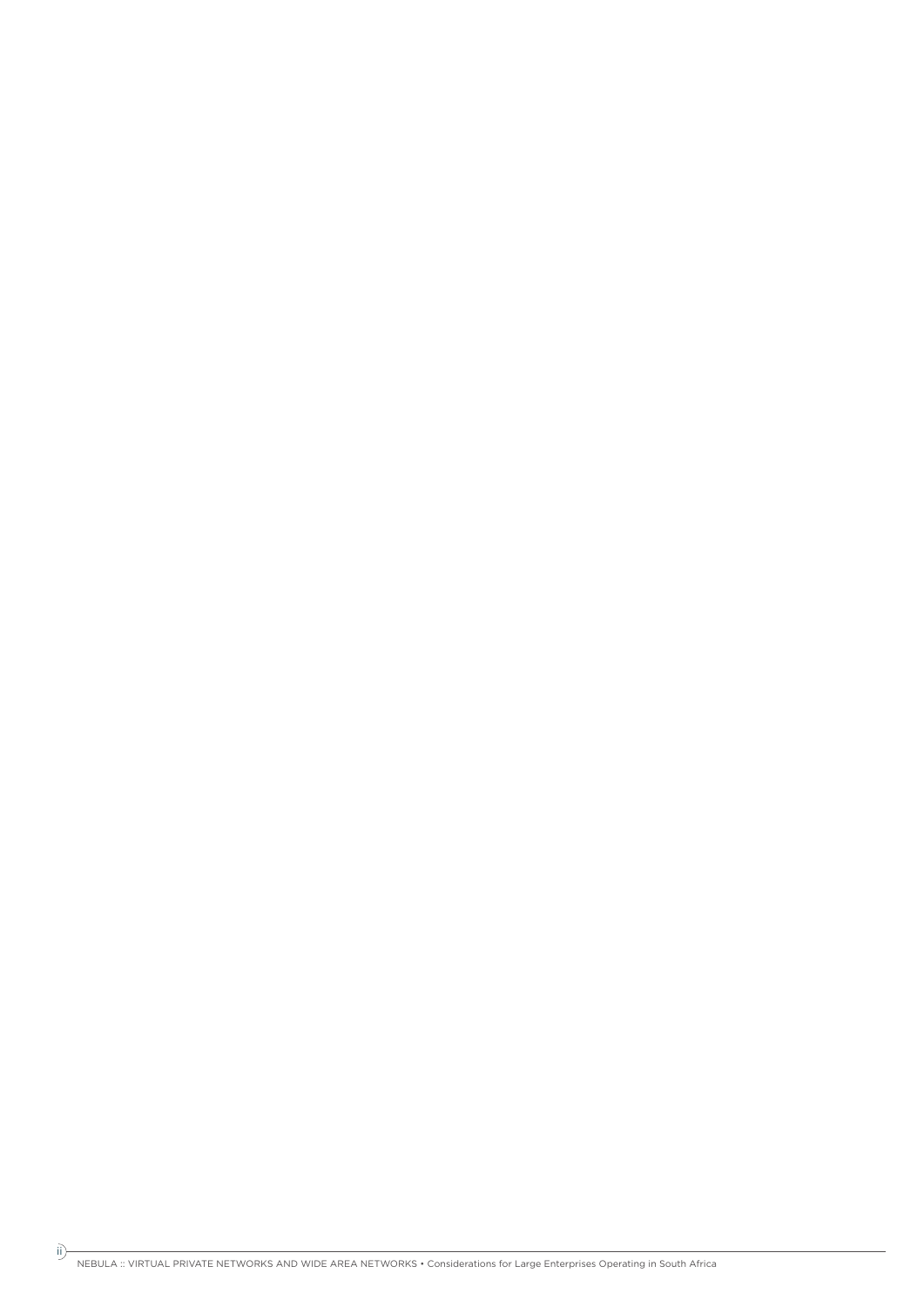### CONTACT WESTERN CAPE NEBULA SOUTH AFRICA

| Tel:<br>Fax: | +27 (0)21 555 3227<br>+27 (0)21 551 0676                              |
|--------------|-----------------------------------------------------------------------|
| Address:     | 1 Ceres Road<br>Milnerton 7441                                        |
| Postal:      | PO Box 227<br>Century City 7446                                       |
| E-mail:      | info@nebula.co.za                                                     |
| GAUTENG      |                                                                       |
| Tel:<br>Fax: | +27 (0)12 661 0400<br>+27 (0)12 661 0650                              |
| Address:     | 1st Floor<br>267 West Street Building<br>267 West Avenue<br>Centurion |
| Postal:      | Postnet Suite 43<br>Private Bag X108<br>Centurion 0046                |
| E-mail:      | info@nebula.co.za                                                     |
|              |                                                                       |



LEGAL Article content is not intended to answer specific<br>
CLAIMER the article may be directed to the author at<br>
<u>insight@nebula.co.za</u>.

iii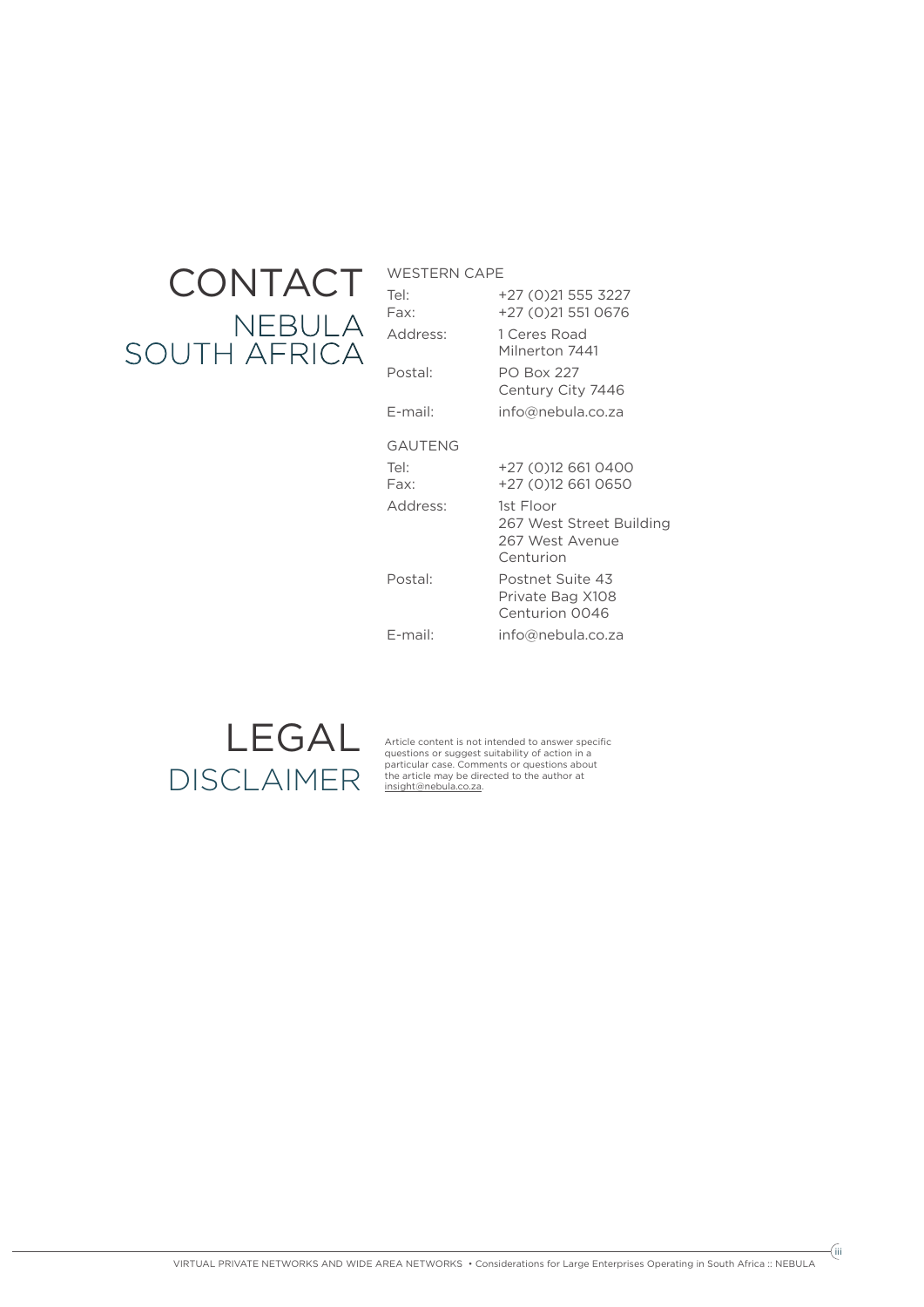## CONTENT SECTIONS

| Understanding VPN Offerings in the SA Market page 12 |  |
|------------------------------------------------------|--|
|                                                      |  |
|                                                      |  |
|                                                      |  |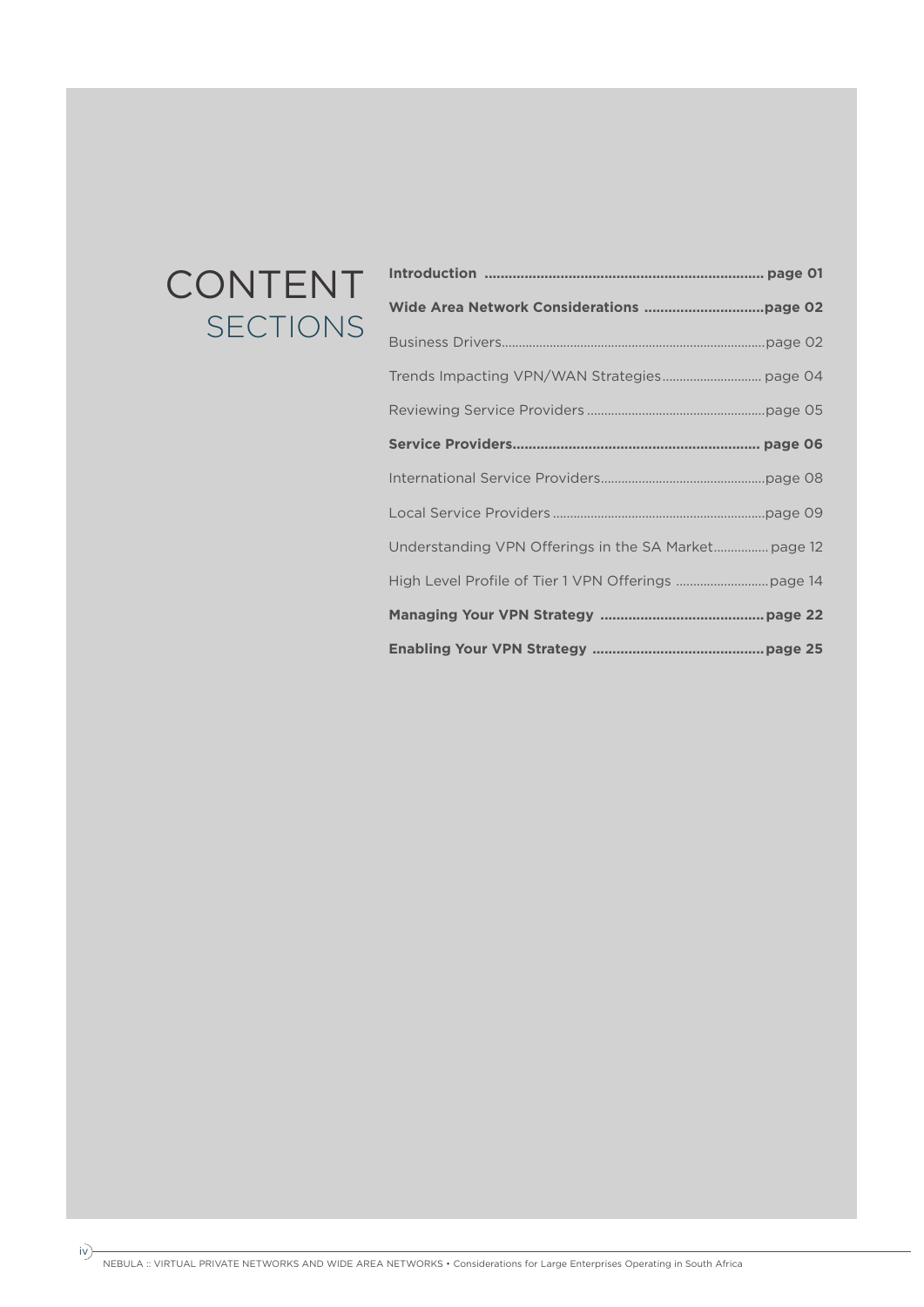### INTRODUCTION

The key to remaining competitive lies in an organisation's ability to respond quickly to market changes. For many organisations these changes are largely driven by advances in technology. It is well understood that developing agility within your technology infrastructure will enhance your competitive edge.

Nebula has seen an interest from enterprise organisations to understand the key considerations for selecting, implementing or managing their Virtual Private Network (VPN) / Wide Area Network (WAN) to cost-effectively allow them to connect their South African and African footprint and support their strategies for providing reliable and high-performance converged services over their distributed business network.

As part of its ongoing development of decision support knowledge for large organisations, Nebula provides insight into VPN / WAN solutions. This information is intended to assist organisations in understanding the potential for enabling their business objectives through their distributed network.

WANs represent the veins and arteries of the corporate organisation and support the flow of all converged data to centralised enterprise systems to enable an increasing range of business activities. Large corporates are now seriously increasing their dependency on their networks as they move to add voice and video services and, at the same time, increase the centralisation of their data centre infrastructure.

WANs for large enterprises are predominantly enabled through VPNs that allow remote sites to connect securely to each other through public telecoms infrastructure.

Forward-looking organisations are preparing for the future of selectively tapping into third-party hosted services and converting to a pan-African or global network footprint.

This review provides a perspective on the following aspects of managing your VPN / WAN strategy:



1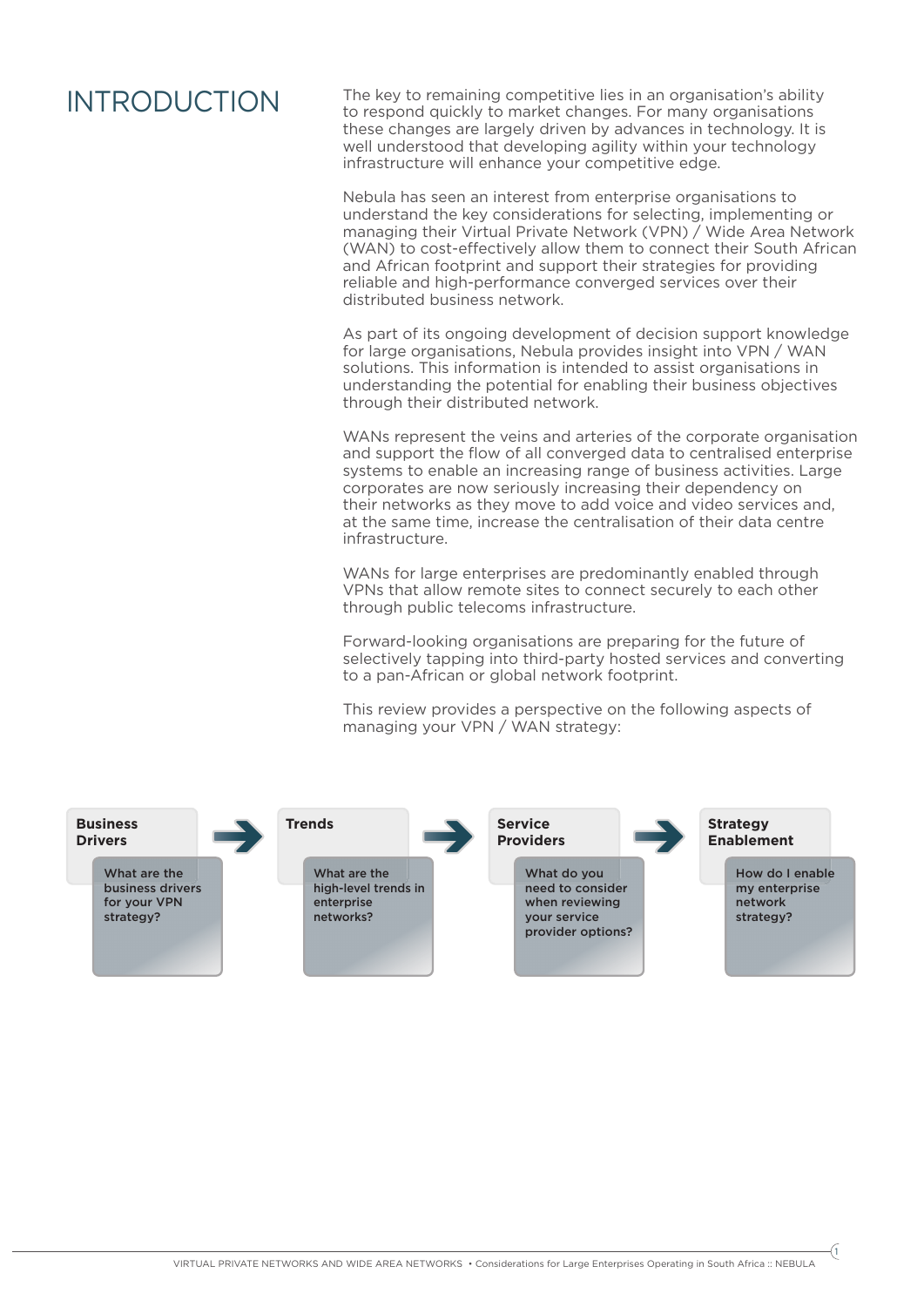### WIDE AREA **NFTWORK** CONSIDERATIONS

 $\overline{2}$ 

#### **BUSINESS DRIVERS**

While there have been significant advances in the underlying network technologies, organisations are still not seeing the benefits of improved productivity in business processes. Technology divisions will have to enable their corporate networks to be able to offer the reliability and performance to support collaboration and integrated data, voice and video communications into business processes.

In addition, providing cost-effective access to the business' areas of operation, allowing communication with centralised data centres, and ensuring business continuity are some of the key objectives of a well-managed network.

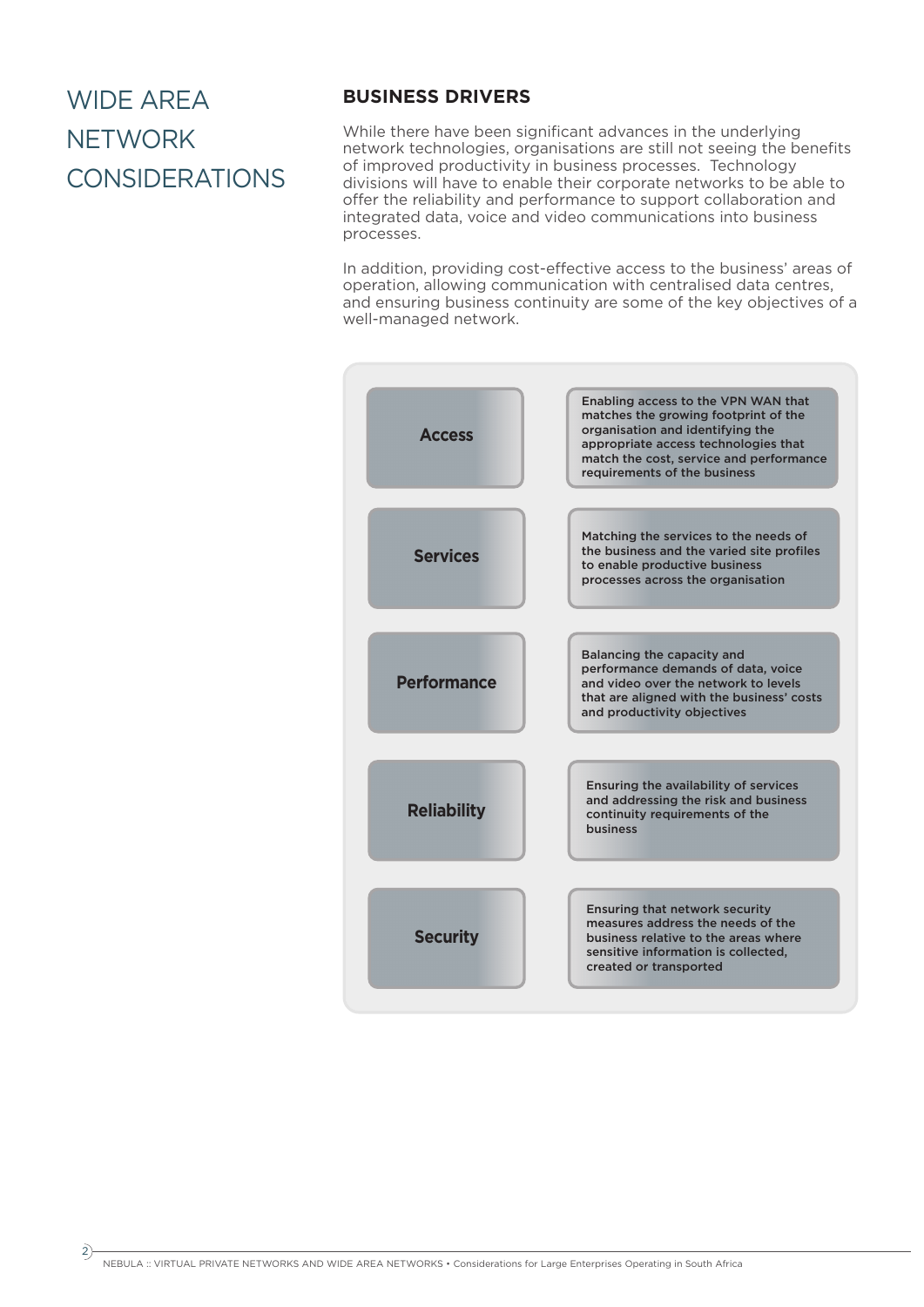### WIDE AREA **NETWORK CONSIDERATIONS**

In South Africa, the waves of WAN strategies have been to migrate to Multiprotocol Label Switching (MPLS) VPN services and to reduce costs. Organisations will need to consider what their future objectives are for enabling a high-performance, highly accessible and highly reliable network.

The various phases in the history of South Africa VPNs are put in context as follows:

| Phase 1<br><b>Initial VPN</b><br><b>Outsourcing</b>                  | The primary driver was to collapse the core network, thereby<br>outsourcing the equipment and management costs for provision<br>and support.<br>The incumbent fixed-line telco was in a position to offer access<br>services at a lower cost and therefore captured many of the<br>large enterprise contracts.<br>Other service providers gained market share in the large to<br>medium corporate segment, primarily because of their network<br>support and integration capabilities.<br>Back-up was generally enabled through ISDN or GPRS (later<br>Edge) services.                                                                                                                                                                                                                                                                                                                                                                                                                                                   |
|----------------------------------------------------------------------|--------------------------------------------------------------------------------------------------------------------------------------------------------------------------------------------------------------------------------------------------------------------------------------------------------------------------------------------------------------------------------------------------------------------------------------------------------------------------------------------------------------------------------------------------------------------------------------------------------------------------------------------------------------------------------------------------------------------------------------------------------------------------------------------------------------------------------------------------------------------------------------------------------------------------------------------------------------------------------------------------------------------------|
| Phase 2<br><b>Optimise</b><br>Costs                                  | The primary driver was to renegotiate with the incumbent<br>telco or conduct benchmarking or Request for Proposal (RFP)<br>exercises to test market pricing for services.<br>The installation and rental costs for the primary access medium<br>( <i>i.e.</i> X.21) were still a competitive issue.                                                                                                                                                                                                                                                                                                                                                                                                                                                                                                                                                                                                                                                                                                                      |
| Phase 3<br><b>Improve</b><br><b>Functionality</b><br>and Flexibility | The current drivers are to enable the network to run data, voice<br>and video.<br>The cost and performance balance of running voice and video<br>services over the VPN are still a challenge, with organisations still<br>running separate technologies to support these services.<br>Gradually organisations are moving to enable their centralised<br>or major offices (on both a WAN and LAN level) to be ready to<br>support a wider range of services.<br>Branch or store environments are still a challenge as the business<br>case for increasing services, based on the costs of bandwidth, is<br>not seen to be viable.<br>While capacity and redundancy issues in the core of the network<br>can be adequately managed by the VPN provider, the flexibility<br>and costs for capacity and redundancy in the access network<br>still remain a concern.<br>WAN and application performance optimisation strategies are<br>being deployed to support improved performance and reduce<br>costs across the network. |
| Phase 4<br><b>Offer Seamless</b><br><b>Services</b>                  | Aside from improving the overall access, performance and<br>stability of the network, large enterprises are driving towards<br>unified communications, integrated applications and business<br>processes over the network.<br>This will require organisations to be in a position to cost-<br>effectively provide services to all users, irrespective of location.<br>Additionally, organisations will have to work out how to<br>optimally manage the full-range of converged services on their<br>network.<br>LAN and end-user devices and applications will, at the same<br>time, have to be transformed to take full advantage of the<br>capacity and capability of the VPN.                                                                                                                                                                                                                                                                                                                                         |

Organisations have to align their current networking objectives with the phase they are in and understand the related challenges, which may differ from business area to business area.

 $\overline{3}$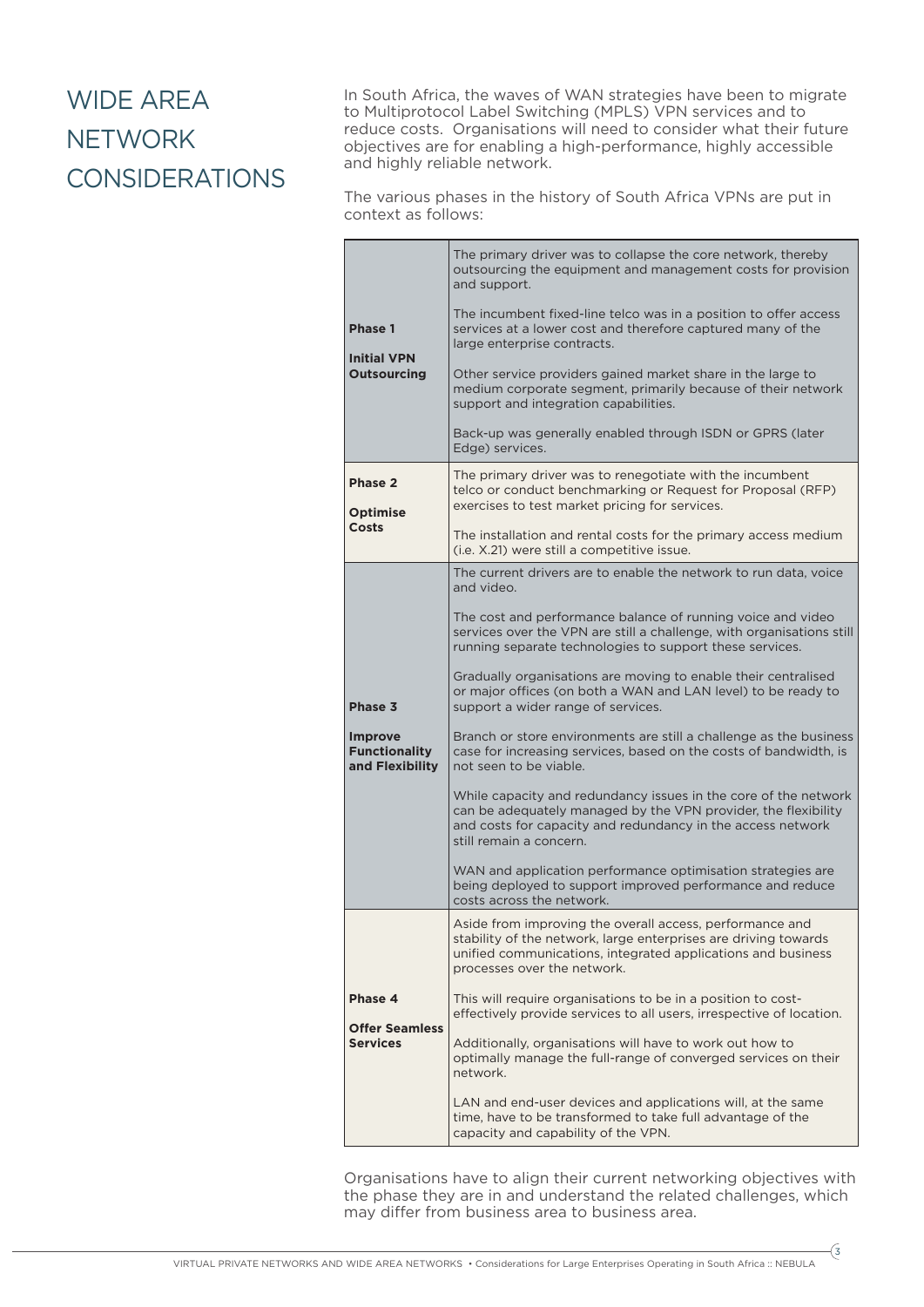### WIDE AREA **NFTWORK** CONSIDERATIONS

#### **TRENDS IMPACTING VPN / WAN STRATEGIES**

Some of the trends that will have an impact on VPN / WAN strategies include the following:

- The growing demand for capacity in the network, driven by VoIP / SIP, mobility, internet, video and cloud services
- The increase in the number of connections to the network, driven by private connections, business growth and connections to cloud services
- The growing dependency on the capacity and performance of the internet
- The need to open the network to new users and services (and devices) while at the same time managing security requirements
- The continual centralisation and consolidation of data centres and the locations of primary and secondary data centre locations (private and public)
- The drive to access new markets in South Africa, the rest of Africa and globally
- The ongoing deployment of new enterprise-wide applications
- The pressure on costs and the ongoing drive for lowering overall network ownership and management costs
- The drive for standardisation of technologies, including network standardisation, consolidation and simplification
- The business expectation of improving business process efficiency (by optimising application performance over the networks)
- The need to manage multiple traffic types, and the expectation to have some flexibility in classes of service (CoS) and management of quality of services (QoS).
- The increasing importance of security and policy management as data security requirements expand
- The drive and expectation for efficient on-demand services

Large enterprises should maintain an ongoing view of the relevance of these factors to their own enterprise network strategy, and then use this understanding as a basis to set objectives and determine performance expectations, both internally and from their service providers.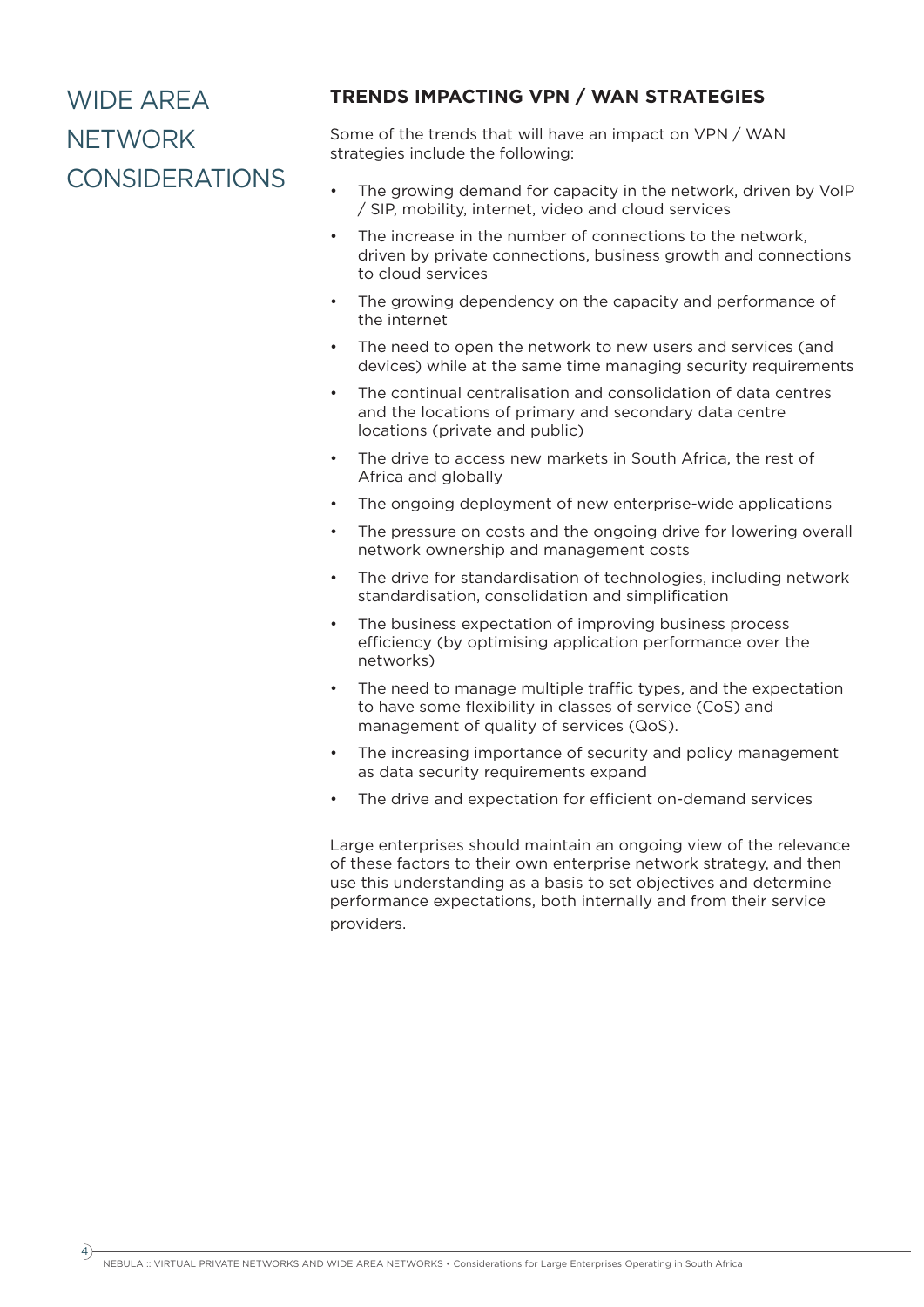### WIDE AREA **NFTWORK** CONSIDERATIONS

#### **REVIEWING SERVICE PROVIDERS**

Many large enterprises review their incumbent service providers against contract or SLA performance and then get a broader view of the market offerings when they decide to conduct an RFP.

In terms of the strategic importance and the changes in market, both on an access level and on a cloud level, it is suggested that large enterprises should maintain an up-to-date view on developments across the major service providers so that they can decide how best to leverage these developments and opportunities.

The following are some of the high-level areas to consider when reviewing your incumbent supplier, benchmarking your service or evaluating potential new suppliers:

| Access                                            | In South Africa, to what extent can the service provider offer cost-<br>effective geographical coverage through a flexible range of access<br>mediums, both primary and back-up?                                                                              |
|---------------------------------------------------|---------------------------------------------------------------------------------------------------------------------------------------------------------------------------------------------------------------------------------------------------------------|
|                                                   | In the rest of Africa, for South African based multi-nationals, where can<br>the service provider offer connectivity directly with their own nodes or<br>indirectly through NNIs (Network-to-Network Interfaces)?                                             |
|                                                   | Globally, for South African based multi-nationals or global companies<br>with an African presence, what service providers do they partner with<br>to provide international coverage aligned to the locations of your<br>strategic business operations?        |
|                                                   | Does the service provider have extensive self-owned infrastructure and<br>internal capabilities to support related managed services?                                                                                                                          |
| <b>Services</b>                                   | Can they supply and manage your networking equipment, data centre<br>services, voice services (TDM, VoIP and SIP), LAN services, internet<br>services, wireless and mobile services, unified communication services,<br>cloud services and security services? |
|                                                   | Can they offer professional services to support your network<br>integration requirements and your expectations for WAN optimisation<br>and application performance management?                                                                                |
|                                                   | Does the service provider you are dealing with have experience with<br>organisations of a similar size and geographical footprint?                                                                                                                            |
| Experience                                        | Are they familiar with the needs of your vertical industry and have they<br>demonstrated experience in dealing with different verticals?                                                                                                                      |
|                                                   | Are they competitive and flexible in terms of the costing of their<br>services including port fees, CPE (Customer Premise Equipment) rental<br>and management, CoS (Class of Service) fees, installation fees and<br>network management fees?                 |
|                                                   | Is their billing transparent and does it allow you to easily predict<br>changes in demand?                                                                                                                                                                    |
|                                                   | Do their self-management and reporting portals and tools allow you to<br>easily manage and report on the environment?                                                                                                                                         |
| Commercials.<br>Service<br>Quality and<br>Support | What is the experience in the industry of the quality of service, speed to<br>implement and overall service levels, customer services and support?                                                                                                            |
|                                                   | Do they display the required service management maturity in<br>supporting end-to-end service delivery and management?                                                                                                                                         |
|                                                   | Are they a suitable primary or secondary vendor to support either<br>different geographical areas or be a provider of your back-up services?                                                                                                                  |
|                                                   | Do they display innovation and flexibility in various areas such as<br>commercial, technical solution design, network management or<br>network performance optimisation?                                                                                      |
|                                                   | Do they demonstrate understanding of the required controls to address<br>your risk and security requirements and are their standards and<br>governance models transparent?                                                                                    |

 $\overline{5}$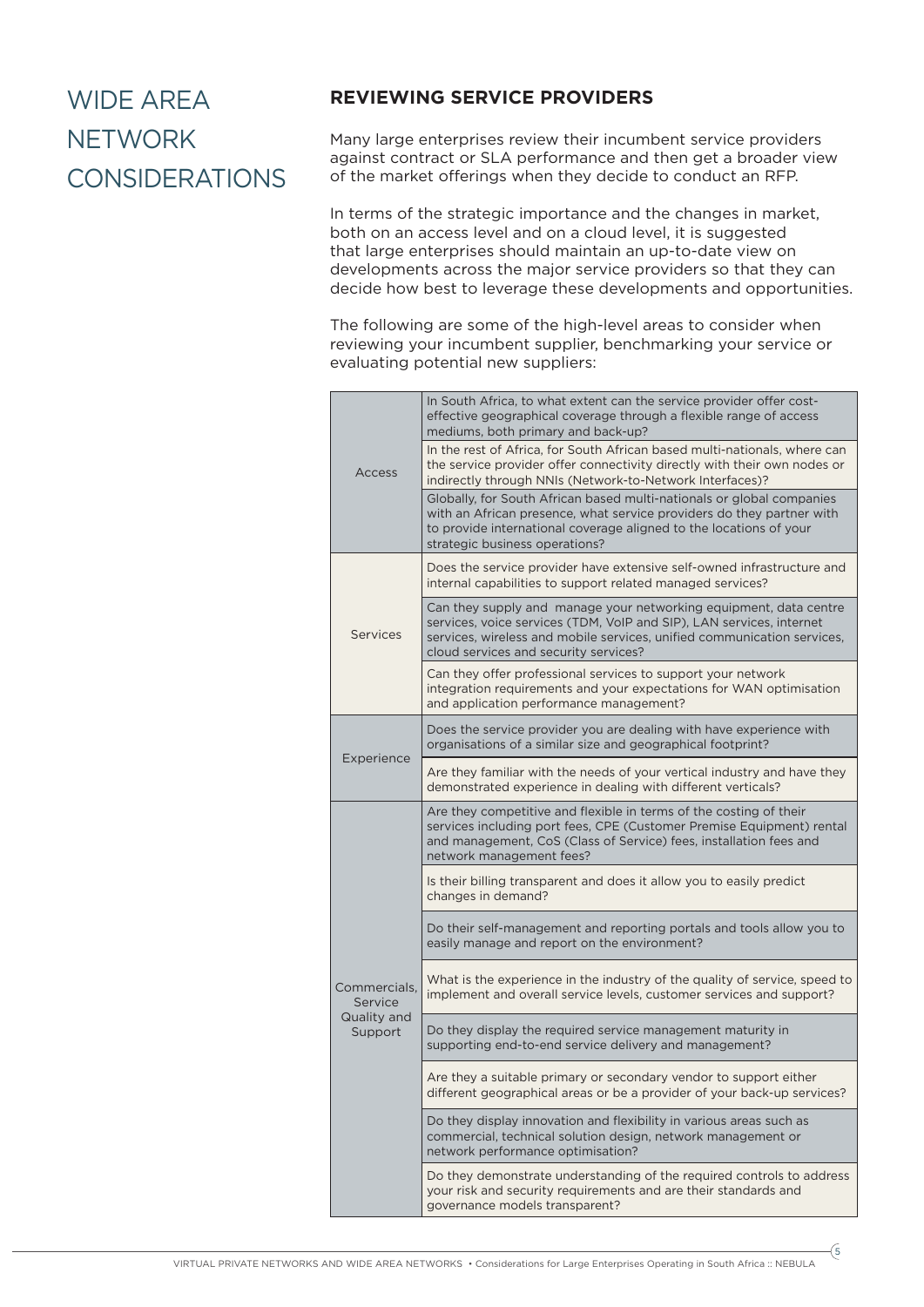The South African service provider market consists of various companies that are either traditional South African companies, or those that have been bought by or have significant international ownership or global providers that are supplying services into Africa.

BT Global and Orange Business are service providers that traditionally focus on global multi-nationals that are operating across Africa. However, they are both extending their interest into Africa and should get to a point where they can leverage their global capabilities and access into global data centres and hosted services. This is more likely to become a possibility with the increasing access of connectivity both into Africa and within Africa.

Internet Solutions has, like all the other service providers, made their own investments into capacity building initiatives and is in a position to be able to aggregate access options (mobile / wireless and fixed-line). MTN Business and Vodacom Business, both traditional mobile network providers, have also made investments into fixed connectivity and infrastructure and offer a wide range of enterprise networks and infrastructure offerings.

Neotel has established some competitive offerings to serve the enterprise market and, at the same time, is competing for the lastmile market and is growing its national footprint. Telkom now has its own mobile network and is known for its wide last-mile coverage of the local market and can therefore cover highly distributed large enterprises within South Africa.

All the service providers have some form of arrangement to offer extended access into other African countries and a broader global footprint through agreements with other global network players.

These providers need to be evaluated as long-term strategic partners by considering some of the following factors:

| <b>Connectivity</b>                            | Reach, performance, costs and flexibility of access options                                                                                                 |  |
|------------------------------------------------|-------------------------------------------------------------------------------------------------------------------------------------------------------------|--|
| <b>Service offering</b>                        | Breadth of service offering - access, hosting, managed<br>networks, communications, cloud services, etc.                                                    |  |
| Depth of support                               | Ability to offer end-to-end support for telecommunications<br>solutions from planning to design, implementation,<br>integration, operation and optimisation |  |
| <b>Support levels and</b><br>support footprint | SLAs and general levels of support across multiple regions<br>and $\sqrt{\ }$ or countries                                                                  |  |
| <b>Partnerships</b>                            | Global network partners, related IT or telco investors,<br><b>OEM</b> partnerships                                                                          |  |
| <b>Vertical focus and</b><br>experience        | Familiarity with the specific needs of your industry and<br>experience in the industry and territories in which you<br>operate                              |  |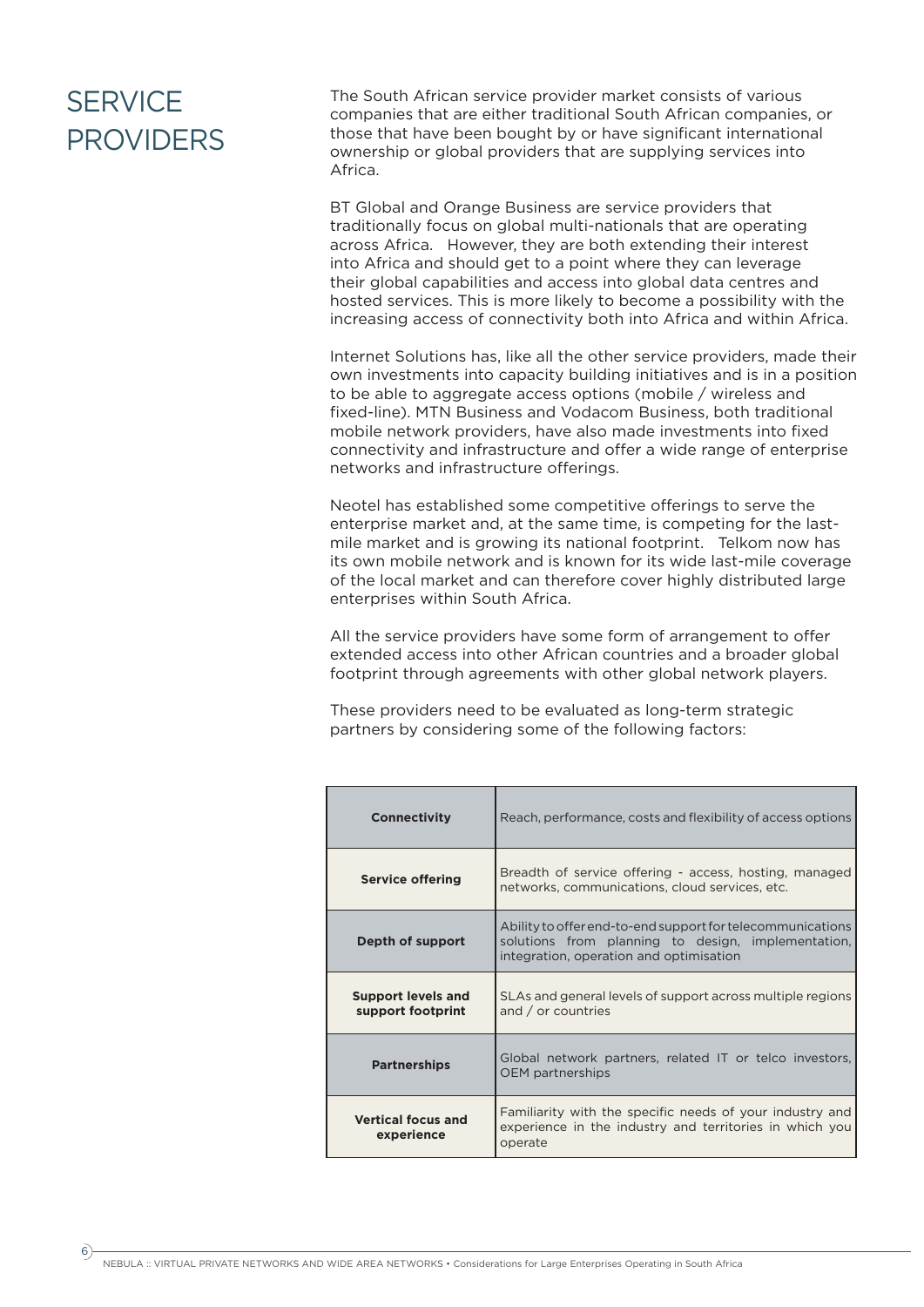To match an organisation's current and planned footprint, companies should develop an understanding of the ability of their service provider to offer coverage within their operating territories.

The service providers and their traditional coverage approach shown below need to be considered against their expanding ability to offer end-to-end SLAs directly, or through their partnerships with other local or international players.

|                                             | <b>South African</b><br>Coverage | African<br>Coverage  | Global<br>Coverage                               | International<br><b>Business</b><br>Partner<br>with Coverage |
|---------------------------------------------|----------------------------------|----------------------|--------------------------------------------------|--------------------------------------------------------------|
| BTO                                         |                                  |                      | $\boldsymbol{\mathsf{Q}}$                        |                                                              |
| orange"                                     |                                  |                      | ${\color{red}Q}$                                 |                                                              |
|                                             |                                  |                      |                                                  |                                                              |
| internet solutions                          |                                  |                      |                                                  | <b>NTT</b> Communications                                    |
| <b>MTN</b><br><b>MTN</b><br><b>Business</b> |                                  |                      | Through<br>various                               |                                                              |
| <b>Neotel</b>                               | $\mathbb{Z}$                     | $\blacktriangleleft$ | partner<br>arrangements<br>with<br>international | TATA<br><b>COMMUNICATIONS</b>                                |
| <b>Telkom</b><br><b>Business</b>            |                                  | Limited<br>Coverage  | telcos                                           |                                                              |
| vodacom                                     |                                  | <b>Gateway</b>       |                                                  | vodafone                                                     |

This report serves as an introduction to the service providers and a high-level overview of these providers. Nebula will provide more in-depth reviews of the access options and VPN solutions offerings from these companies in the near future.

 $\sqrt{7}$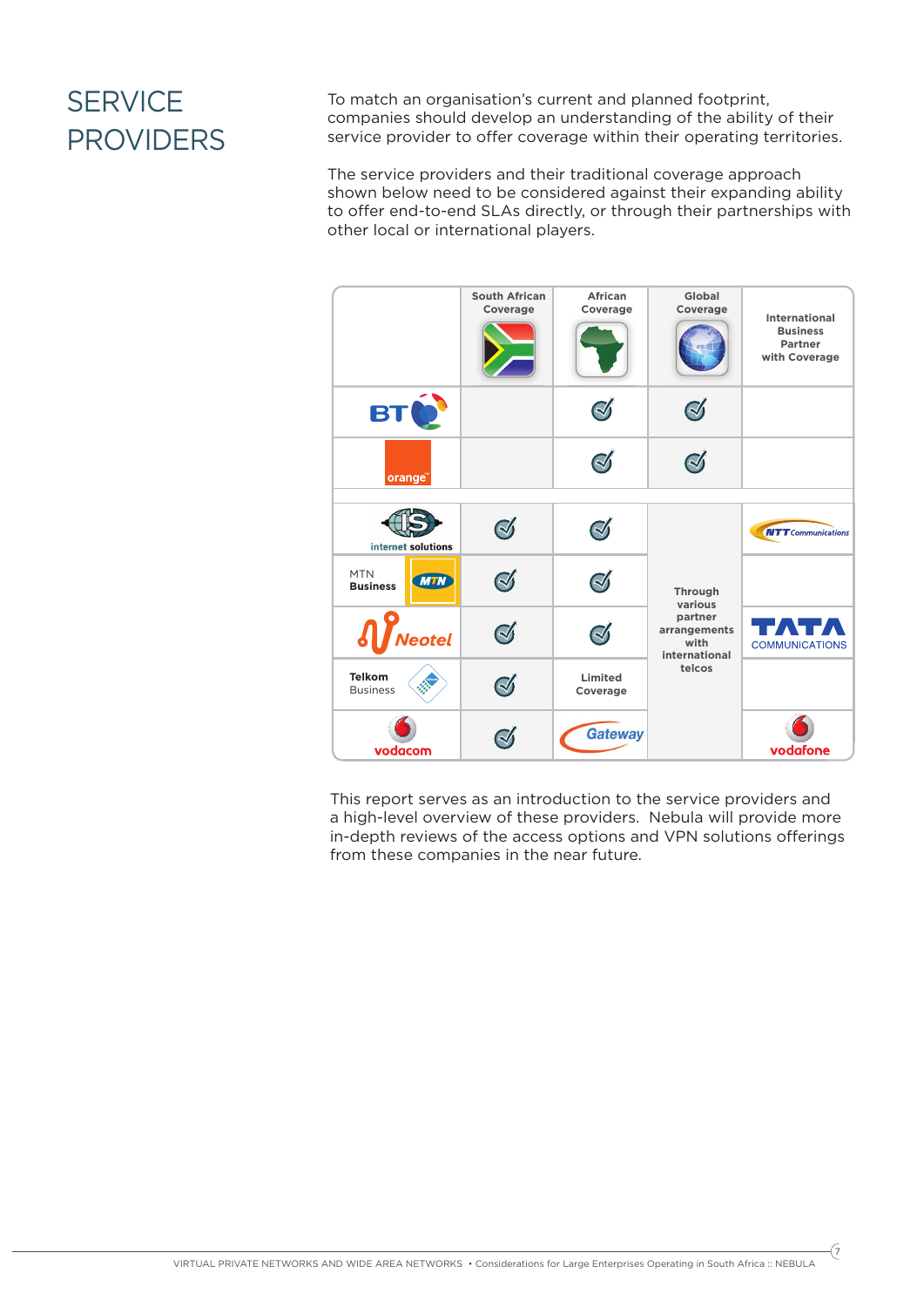### **International Service Providers**



**BT Global Services**

| <b>Company</b>                            | BT Global Services has a presence in 197 countries and territories<br>worldwide. BT established sub-Saharan African headquarters<br>in South Africa in 1992 and are a world leader in the design and<br>operation of mission-critical networked IT services that support<br>the core processes of the world's leading companies, telecoms<br>providers and governments.<br>BT aims to provide best-of-breed managed network services<br>for multinational companies operating in Africa, and providing<br>expertise to the national operators to improve their retail and<br>domestic market offerings to their respective citizens. BT has<br>experience across all industry sectors but has unrivalled expertise<br>in financial services, oil and gas, government, healthcare, media and<br>broadcast, and transport and logistics.                                                                            |
|-------------------------------------------|-------------------------------------------------------------------------------------------------------------------------------------------------------------------------------------------------------------------------------------------------------------------------------------------------------------------------------------------------------------------------------------------------------------------------------------------------------------------------------------------------------------------------------------------------------------------------------------------------------------------------------------------------------------------------------------------------------------------------------------------------------------------------------------------------------------------------------------------------------------------------------------------------------------------|
| Website                                   | http://www.globalservices.bt.com/ssaf/en/home<br>http://www.globalservices.bt.com/ssaf/en/products_category/<br>network services                                                                                                                                                                                                                                                                                                                                                                                                                                                                                                                                                                                                                                                                                                                                                                                  |
| <b>Some Recent</b><br><b>Developments</b> | BT has recently made announcements about a renewed focus on<br>Africa and sees South Africa as a hub for sub-Saharan Africa. These<br>announcements include investments in additional infrastructure<br>and skills in the region. It has established new fibre connections<br>into South Africa and setup new NNI agreements to take services<br>out of South African into 12 other African countries.<br>Domestically, BT has bought capacity on the fibre optic network<br>(to be built by Fibreco, a joint venture between Cell C, Convergence<br>Partners and Internet Solutions) that will link Johannesburg,<br>Bloemfontein, Cape Town, East London and Port Elizabeth.<br>BT has recently signed a reported five-year, R1.8 billion deal with<br>Anglo America to provide its managed network services globally,<br>specifically their operation in South Africa, Brazil, Chile, Australia<br>and the UK. |

orange<sup>®</sup>

### **Orange Business Services**

| Company                                   | Orange Business Services is a global integrator of communications<br>solutions for multinational corporations. With the world's largest<br>network for voice and data, Orange Business Services reaches 220<br>countries and territories with local support in 166 and provides<br>a range of communication services covering cloud computing.<br>enterprise mobility, M2M, security, unified communications,<br>videoconferencing, and broadband. |
|-------------------------------------------|----------------------------------------------------------------------------------------------------------------------------------------------------------------------------------------------------------------------------------------------------------------------------------------------------------------------------------------------------------------------------------------------------------------------------------------------------|
| <b>Website</b>                            | http://www.orange-business.com<br>http://www.orange-business.com/en/networks                                                                                                                                                                                                                                                                                                                                                                       |
| <b>Some Recent</b><br><b>Developments</b> | Orange extends African IP VPN Services - France's Orange Business<br>Services will offer IP VPN services for Aggreko, a company that<br>provides power and temperature control services globally and<br>within Africa.                                                                                                                                                                                                                             |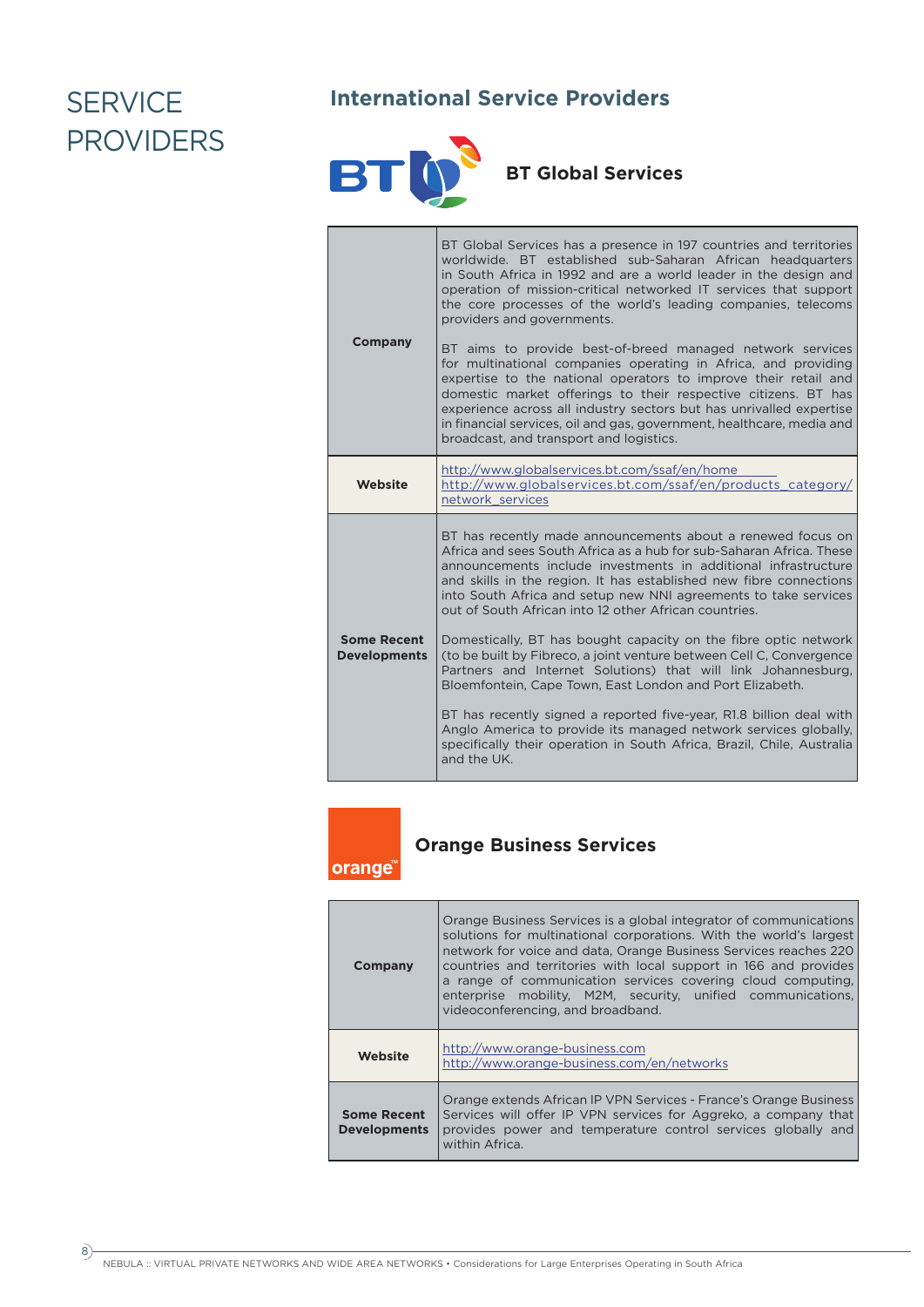### **Local Service Providers**



### **Internet Solutions**

internet solutions

| Company                                   | Internet Solutions is a wholly-owned subsidiary of Dimension Data<br>which in turn is wholly owned by NTT.<br>Internet Solutions (IS) provides its services to small, medium,<br>and large organisations. IS targets the African market as well as<br>African organisations connecting globally and global organisations<br>connecting to Africa.                                                                                                                                                                                                                                                                                                                                                                                                                                                                                                                                                                                                                                                                                                            |
|-------------------------------------------|--------------------------------------------------------------------------------------------------------------------------------------------------------------------------------------------------------------------------------------------------------------------------------------------------------------------------------------------------------------------------------------------------------------------------------------------------------------------------------------------------------------------------------------------------------------------------------------------------------------------------------------------------------------------------------------------------------------------------------------------------------------------------------------------------------------------------------------------------------------------------------------------------------------------------------------------------------------------------------------------------------------------------------------------------------------|
| <b>Website</b>                            | http://www.is.co.za<br>http://www.is.co.za/OurSolutions/Connectivity/Pages/Managed-<br>Data-Network-Services.aspx                                                                                                                                                                                                                                                                                                                                                                                                                                                                                                                                                                                                                                                                                                                                                                                                                                                                                                                                            |
| <b>Some Recent</b><br><b>Developments</b> | Internet Solutions has upgraded its IP Connect with Telkom in both<br>Cape Town and Johannesburg.<br>IS launched its network OVC (Optimisation, Visibility, Control)<br>solution, which enables organisations to achieve a consistent<br>end-user quality of experience (QoE) as a means to increase their<br>business efficiency and agility.<br>IS has boosted its ability to deliver capacity on the West Africa<br>Cable System (WACS) to clients, following the launch of a fibre<br>optic cable ring between the WACS landing station and the IS Cape<br>Town Internet Data Centre (IDC) facility.<br>IS and ATC South Africa have signed a five-year contract under<br>which IS will use ATC South Africa's towers to expand its delivery<br>of current wireless solutions, and position it to offer Long Term<br>Evolution (LTE) or 4G broadband services when those are enabled<br>in South Africa.<br>IS Mozambique has rolled out its first comprehensive point-of-<br>presence (PoP) network in the four main remote locations in<br>Mozambique. |

### $\int\int\!N\!e$ otel **Neotel**

| Company                                   | Neotel provides a range of value-added voice and data services<br>for businesses, wholesale network operators and consumers using<br>their pure-IP Next Generation Network.                                                                                                                                                                                                                                                                                                                                         |
|-------------------------------------------|---------------------------------------------------------------------------------------------------------------------------------------------------------------------------------------------------------------------------------------------------------------------------------------------------------------------------------------------------------------------------------------------------------------------------------------------------------------------------------------------------------------------|
| Website                                   | http://www.neotel.co.za/<br>http://www.neotel.co.za/wps/portal/neotel business                                                                                                                                                                                                                                                                                                                                                                                                                                      |
| <b>Some Recent</b><br><b>Developments</b> | Jasco has delivered a national transmission network for Neotel.<br>Telecoms and internet services in the South Africa market are set to<br>get a major boost with the installation of this new national network.<br>Neotel is planning USD 58 million in capital expenditure this fiscal<br>year.<br>Neotel and the Wireless Access Providers' Association of South<br>Africa (WAPA) have partnered to extend Neotel's last mile access<br>footprint to provide companies and consumers with broadband<br>services. |

9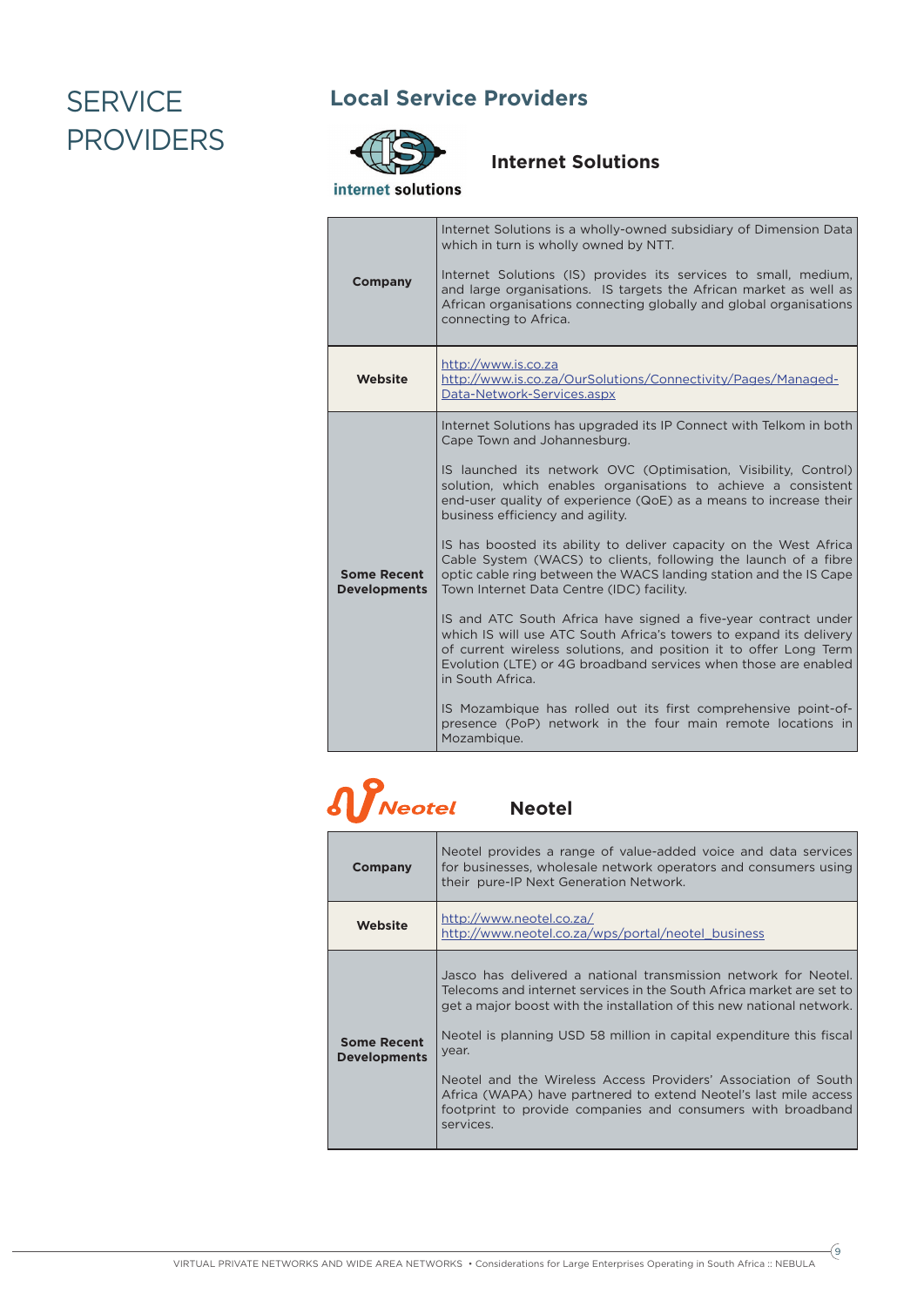### **SERVICE** PROVIDERS **MTN** MTN Business



| Company                                   | MTN Business is the business division of the MTN Group, focused<br>on providing business communications solutions to small-to-large<br>businesses and the public sector.                                                                                                                                                                                                                                                                                                                                                                                                                                                                                                                                                                                                                                                                                                                                                                                                                                                                                                                                                                                                                                                                                                                                                                              |
|-------------------------------------------|-------------------------------------------------------------------------------------------------------------------------------------------------------------------------------------------------------------------------------------------------------------------------------------------------------------------------------------------------------------------------------------------------------------------------------------------------------------------------------------------------------------------------------------------------------------------------------------------------------------------------------------------------------------------------------------------------------------------------------------------------------------------------------------------------------------------------------------------------------------------------------------------------------------------------------------------------------------------------------------------------------------------------------------------------------------------------------------------------------------------------------------------------------------------------------------------------------------------------------------------------------------------------------------------------------------------------------------------------------|
| Website                                   | http://www.mtnbusiness.co.za<br>http://www.mtnbusiness.co.za/ProductsServices/<br>NetworkSolutions/Pages/Overview.aspx                                                                                                                                                                                                                                                                                                                                                                                                                                                                                                                                                                                                                                                                                                                                                                                                                                                                                                                                                                                                                                                                                                                                                                                                                                |
| <b>Some Recent</b><br><b>Developments</b> | MTN has lit up its portion of the National Long Distance (NLD) fibre<br>network between Johannesburg and Durban. The joint terrestrial<br>fibre grid being built by MTN, Vodacom, Neotel and the SA National<br>Roads Agency (Sanral) has seen headway with the lighting up of a<br>route between Gauteng and KwaZulu-Natal.<br>MTN to launch its Cloud Service Brokerage model into Africa.<br>MTN Uganda said it plans to invest USD 70 million to expand its<br>network over the next year. As MTN Uganda continues to cement<br>its position, it has now launched a new Wi-Fi service with a number<br>of MTN hotspots around the country. The hotspots will be available<br>to MTN and non-MTN customers. MTN has started installing a Long<br>Term Evolution (LTE) network in Uganda, a 'standard for wireless<br>communication of high-speed data for mobile phones and data<br>terminal', popular known as 4G technology.<br>MTN Zambia is to invest EUR 36.6mn in technology upgrades in the<br>forthcoming year.<br>MTN Nigeria has said that it would invest \$1.3 billion in infrastructure<br>upgrade and expansion in the upcoming year. MTN Nigeria has<br>commenced a comprehensive network modernisation and swap-<br>out exercise that is expected to cover its extensive network across<br>the country over a span of nine months. |
|                                           | MTN is set to launch 3G services in Ivory Coast. The new network<br>is due to start operating in the capital of Abidian, according to a<br>report from Agence Ecofin.                                                                                                                                                                                                                                                                                                                                                                                                                                                                                                                                                                                                                                                                                                                                                                                                                                                                                                                                                                                                                                                                                                                                                                                 |



### **Telkom Business**

| Company                                   | Telkom Business is the business unit dedicated to serving businesses<br>of every type, industry and size in and outside South Africa. The<br>businesses that they serve range from small and medium enterprises<br>(SMEs) to large corporations, government organisations and global<br>enterprises.                                                                                      |
|-------------------------------------------|-------------------------------------------------------------------------------------------------------------------------------------------------------------------------------------------------------------------------------------------------------------------------------------------------------------------------------------------------------------------------------------------|
| Website                                   | http://business.telkom.co.za/<br>http://business.telkom.co.za/enterprise/data-networks/                                                                                                                                                                                                                                                                                                   |
| <b>Some Recent</b><br><b>Developments</b> | Former Telkom CEO Nombulelo Moholi said that Telkom has no<br>immediate plans to increase its investment in submarine cables as<br>there is enough international bandwidth for now.<br>In their latest Annual Report, Telkom has shared its intent to grow<br>their share of the VPN market into the medium business sector.<br>Telkom plans to launch a fibre-to-the-home trial network. |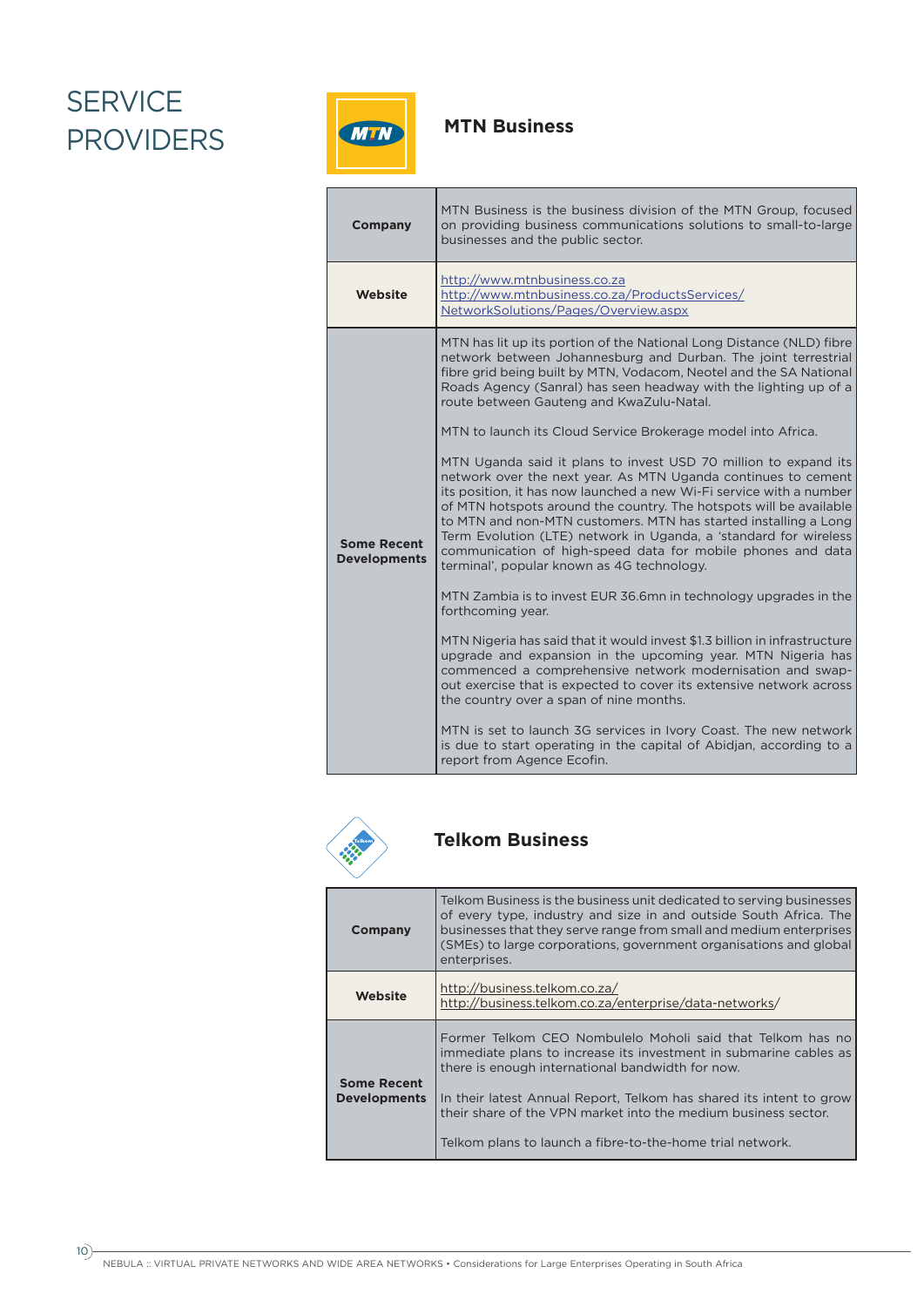### **SERVICE** PROVIDERS **Vodacom Business**



| Company                                   | Vodacom Business was launched in 2008 offering converged<br>business network and IT services such as access services, managed<br>network services, converged application services and managed<br>hosting services.                                                                                                                                                                                                                                                       |
|-------------------------------------------|--------------------------------------------------------------------------------------------------------------------------------------------------------------------------------------------------------------------------------------------------------------------------------------------------------------------------------------------------------------------------------------------------------------------------------------------------------------------------|
| <b>Website</b>                            | http://www.vodacombusiness.co.za/corporate/home<br>http://www.vodacombusiness.co.za/corporate/<br>networkandinternetservices/internet home                                                                                                                                                                                                                                                                                                                               |
| <b>Some Recent</b><br><b>Developments</b> | Vodacom Business launches a PBX cloud solution.<br>Vodacom Tanzania has announced that it would have the second<br>stage of its backbone 3G link up and running within the near future.<br>Vodacom now has numerous LTE enabled base stations, including<br>Cape Town.<br>Vodacom Business will soon start trialling fibre to the premise<br>(FTTx) as part of a bigger plan to offer fibre connections to the<br>small business and potentially the residential market. |

 $-\left(\overline{1}\right)$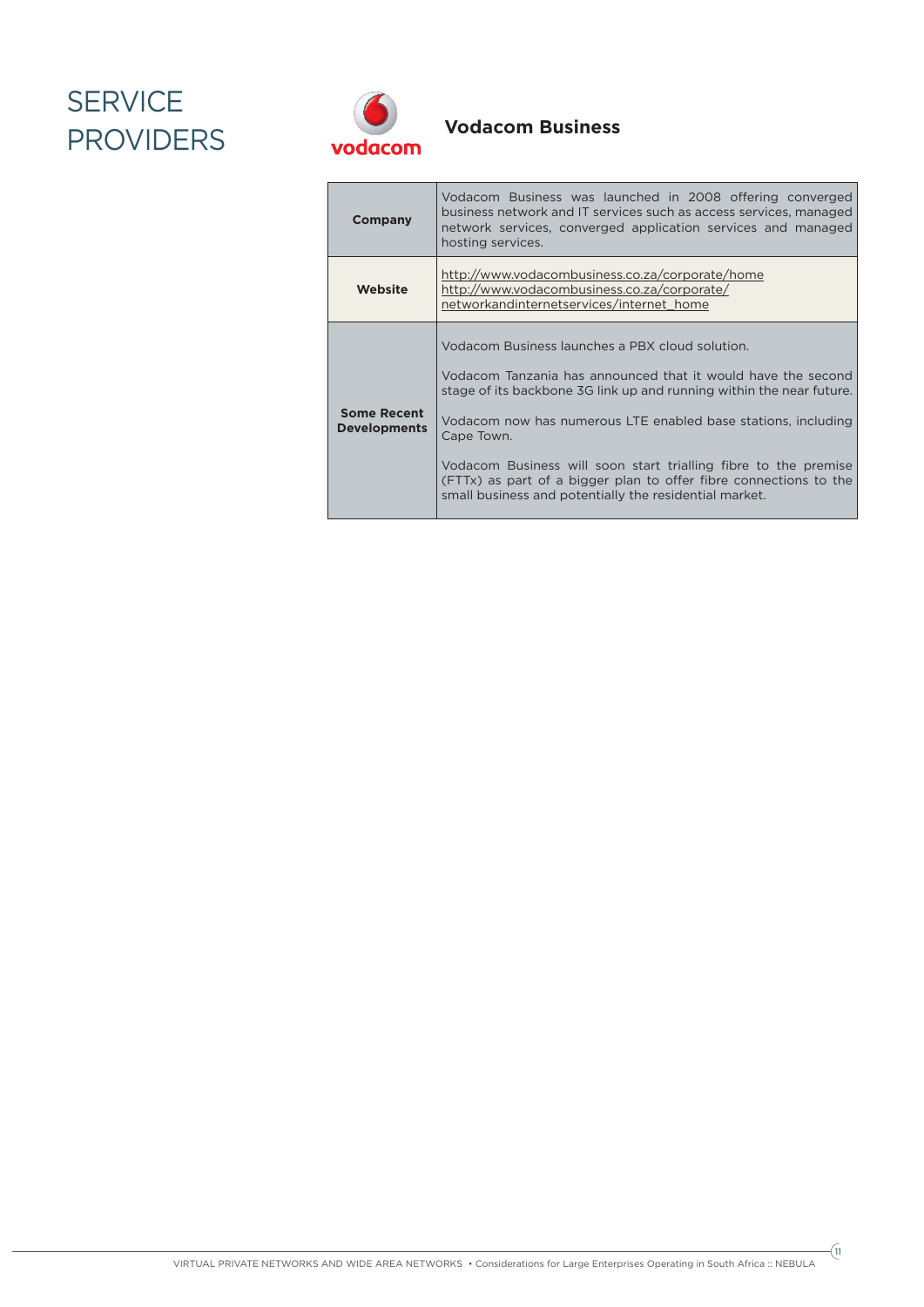$12$ 

#### **UNDERSTANDING VPN OFFERINGS IN THE SA MARKET**

The following provides an understanding of how VPN offerings are structured by service providers in the South African and African markets. Nebula recommends using the guidelines below in order to understand the breadth of services offered by a service provider and to make an informed decision for your organisation.

#### **Access Mediums**

Knowledge of which terrestrial mediums are provided as part of a VPN solution:

- $X.21$
- DSL
- **Fibre**

Knowledge of which wireless access mediums are provided as part of a VPN solution:

- GSM
- Satellite
- Point-to-point microwave
- Shared-spectrum wireless

#### **Access Coverage**

Knowledge of which access mediums are supported in other African countries?

- Leased line
- DSL
- Fibre
- GSM
- Satellite
- Point-to-point microwave
- Shared-spectrum wireless

#### **Services in Africa**

In how many African countries can the service provider supply services and support:

- Directly through their own in-country presence?
- Indirectly through in-country partners?

How many local and international POPs and NNI partners (if applicable) are in the specified African countries?

#### **Classes of Service**

- Obtain relevant information about the classess of service that the service provider offers in their VPN solutions including:
- Does the service provider do any shaping or policing of traffic at the customer edge (CE)?
- Does the service provider allow bursting between classes of services (up or down)?
- Does the service provider have any bandwidth allocation rules regarding the classes of services (maximum % of access that can be allocated to a specific CoS)?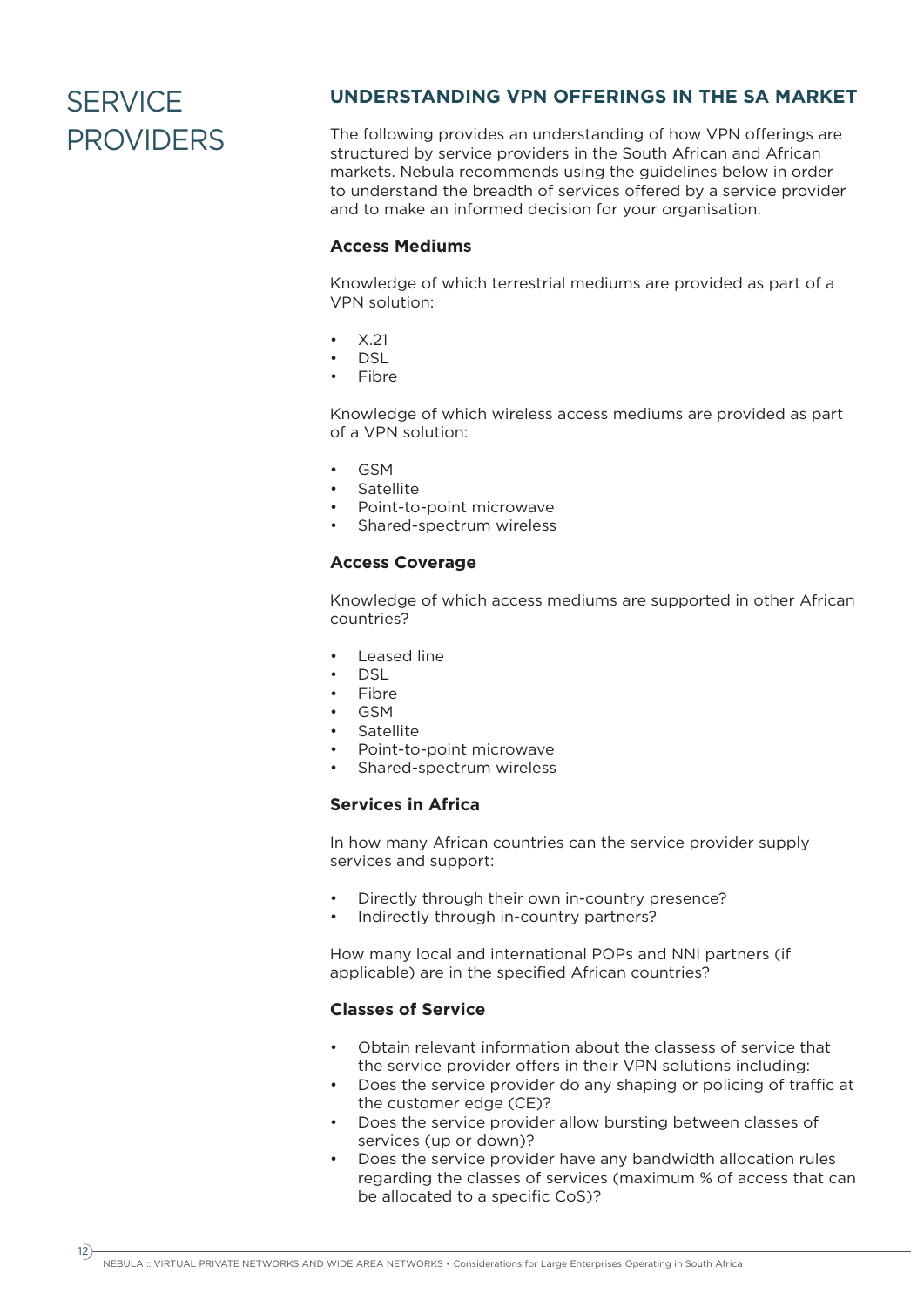#### **VPN Service Charges and CPE Equipment**

Information on the applicability of the following service fee items and a broad indication of the pricing variables for each item:

- Access circuit charge
- Port fees
- Bandwidth fee / CoS
- CPE rental
- Network management (per CPE device)

An indication of the CPE equipment that the service provider supports and the relevant level of certification (if applicable)?

#### **Service Levels And Value-Added Services**

High-level feedback with regards to how the service provider's service levels are structured in the following areas:

- Service request fulfilment
- Availability
- Performance (latency, jitter, packet loss)
- SLA exclusions

Information on the WAN optimisation products that the service provider utilises.

Information on the monitoring tools or services that the service provider offers for network and application performance monitoring.

#### **Service Value Proposition**

Feedback with regards to why the service provider believes that its VPN solution is ideally positioned for large enterprises in South Africa and the rest of Africa.

 $\sqrt{13}$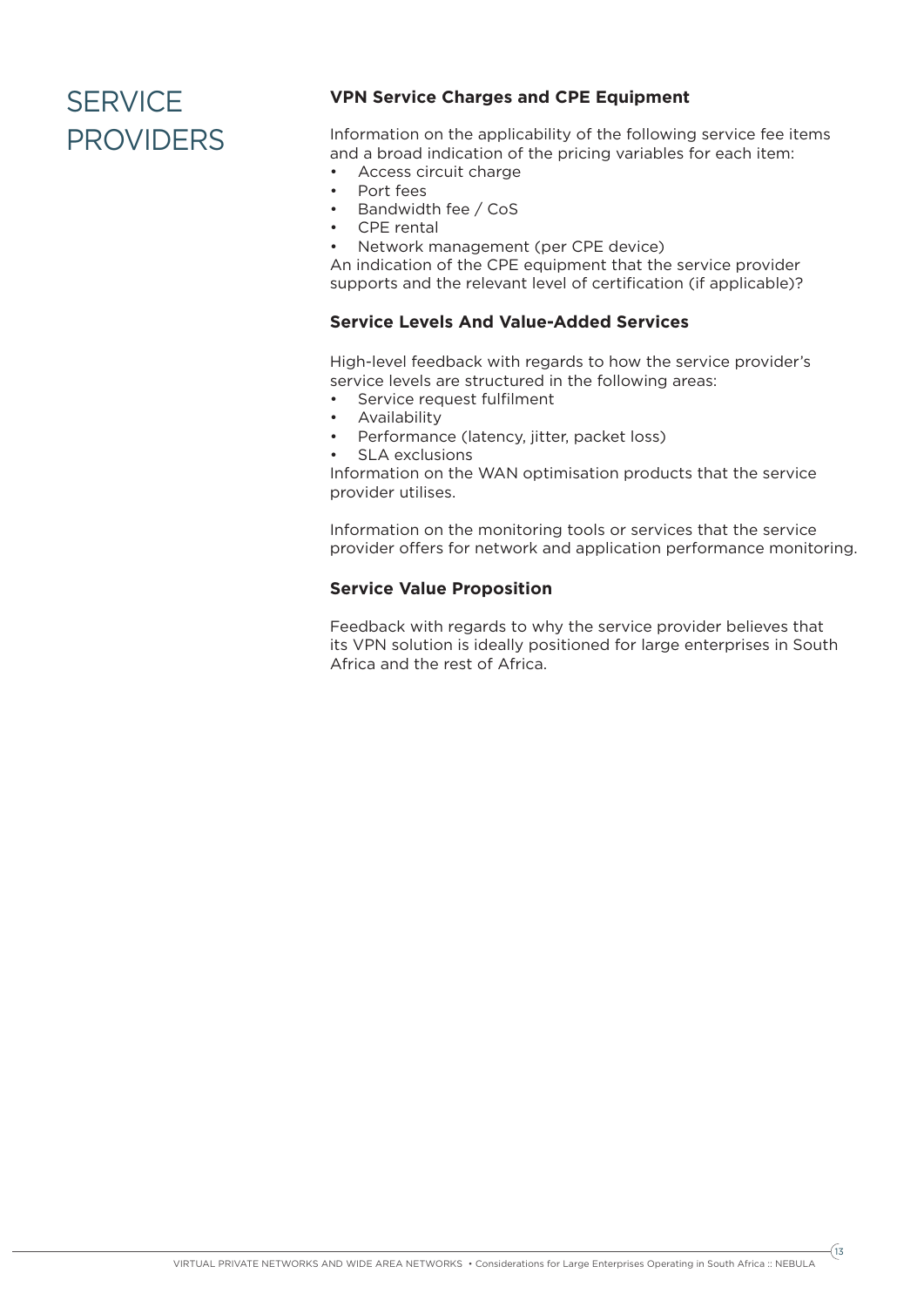$14)$ 

#### **HIGH-LEVEL PROFILE OF TIER 1 VPN OFFERINGS IN SOUTH AFRICAN AND REST OF AFRICA**

The following data tables provide a view on initial feedback from some of the Tier 1 VPN Service Providers in South Africa.

#### **Access Mediums and Coverage (South Africa)**

|                              | <b>Internet</b><br><b>Solutions</b>                  | <b>Neotel</b>                                                       | <b>Vodacom</b> |
|------------------------------|------------------------------------------------------|---------------------------------------------------------------------|----------------|
| <b>Terrestrial</b>           |                                                      |                                                                     |                |
| X.21                         | <b>Telkom Diginet</b>                                | Only available in<br>certain locations<br>using 3rd party<br>access | Yes            |
| <b>DSL</b>                   | Telkom ADSL                                          | <b>No</b>                                                           | Yes            |
| <b>Fibre</b>                 | IS Fibre, Neotel,<br>Telkom, Ethekwini<br>Fibre, DFA | This is the<br>preferred medium                                     | Yes            |
| <b>Wireless</b>              |                                                      |                                                                     |                |
| <b>GSM/3G/</b><br><b>LTE</b> | Yes                                                  | Available via 3rd<br>parties                                        | Yes            |
| <b>Satellite</b>             | Yes                                                  | Yes                                                                 | Yes            |
| <b>Other</b>                 | Wi-Band (LMDS),<br>Microwave                         | Microwave and<br>WiMax, where<br>needed and<br>feasible             | Wireless       |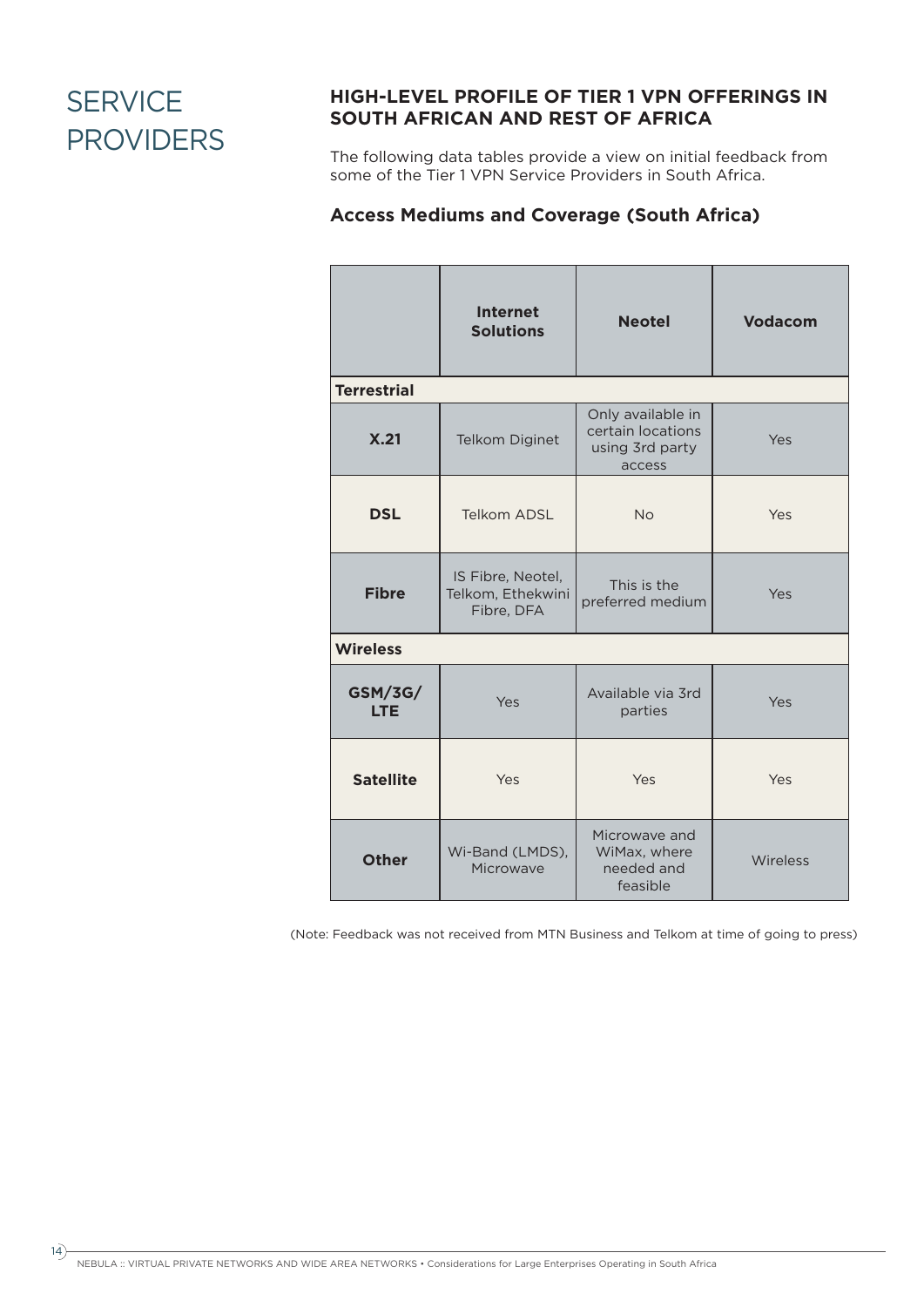#### **African Access Coverage (Internet Solutions Example)**

|                    | <b>Internet Solutions</b> |            |                      |                           |                      |                                    |                                      |  |
|--------------------|---------------------------|------------|----------------------|---------------------------|----------------------|------------------------------------|--------------------------------------|--|
|                    | <b>Leased Line</b>        | <b>DSL</b> | <b>Fibre</b>         | <b>GSM</b>                | <b>Satellite</b>     | <b>Licensed</b><br><b>Spectrum</b> | <b>Unlicensed</b><br><b>Spectrum</b> |  |
| <b>Namibia</b>     | $\sqrt{}$                 | X          | $\sqrt{}$            | X                         | $\sqrt{}$            | $\sqrt{}$                          | $\blacktriangledown$                 |  |
| <b>Botswana</b>    | $\sqrt{}$                 | X          | $\sqrt{}$            | $\sqrt{}$                 | $\sqrt{}$            | $\sqrt{}$                          | $\bigvee$                            |  |
| <b>Mozambique</b>  | $\sqrt{}$                 | X          | $\sqrt{}$            | $\sqrt{}$                 | $\blacktriangledown$ | $\sqrt{}$                          | $\sqrt{}$                            |  |
| Angola             | X                         | X          | $\sqrt{}$            | $\boldsymbol{\mathsf{X}}$ | $\sqrt{}$            | $\sqrt{}$                          | $\sqrt{}$                            |  |
| <b>Zambia</b>      | X                         | X          | $\blacktriangledown$ | X                         | $\blacktriangledown$ | $\sqrt{}$                          | $\blacktriangle$                     |  |
| <b>Tanzania</b>    | X                         | X          | $\sqrt{}$            | X                         | $\sqrt{}$            | $\sqrt{}$                          | $\checkmark$                         |  |
| <b>Uganda</b>      | X                         | X          | $\blacktriangle$     | X                         | $\sqrt{}$            | $\sqrt{}$                          | $\blacktriangledown$                 |  |
| <b>Kenya</b>       | X                         | X          | $\sqrt{}$            | X                         | $\sqrt{}$            | $\sqrt{}$                          | $\checkmark$                         |  |
| <b>Malawi</b>      | X                         | X          | $\blacktriangledown$ | X                         | $\sqrt{}$            | $\sqrt{}$                          | $\blacktriangle$                     |  |
| <b>Zimbabwe</b>    | X                         | X          | $\blacktriangledown$ | X                         | $\sqrt{}$            | $\sqrt{}$                          | $\checkmark$                         |  |
| <b>Nigeria</b>     | X                         | X          | $\sqrt{}$            | X                         | $\sqrt{}$            | $\sqrt{}$                          | $\sqrt{}$                            |  |
| Ghana              | X                         | X          | $\sqrt{}$            | X                         | $\sqrt{}$            | $\sqrt{}$                          | $\sqrt{}$                            |  |
| <b>Ivory Coast</b> | X                         | X          | X                    | X                         | $\sqrt{}$            | X                                  | X                                    |  |

#### **African Country Support**

|                                                                                                                                                          | <b>Internet</b><br><b>Solutions</b> | <b>Neotel</b>                                                                                                                                                                                                                                              | <b>Telkom</b> | <b>Vodacom</b>                                                                                                      |
|----------------------------------------------------------------------------------------------------------------------------------------------------------|-------------------------------------|------------------------------------------------------------------------------------------------------------------------------------------------------------------------------------------------------------------------------------------------------------|---------------|---------------------------------------------------------------------------------------------------------------------|
| Direct in-country support                                                                                                                                |                                     |                                                                                                                                                                                                                                                            |               |                                                                                                                     |
| In how many African countries<br>(excluding South Africa) can you<br>provide services and support<br>directly through their own in-<br>country presence? | 6                                   | They do not have direct<br>presence, i.e. license operator<br>status in any country.                                                                                                                                                                       | 6             | Nigeria, Ghana,<br>Zambia, Kenya, United<br>Kingdom, United<br>States, and Singapore                                |
| Indirect in-country support                                                                                                                              |                                     |                                                                                                                                                                                                                                                            |               |                                                                                                                     |
| In how many African countries<br>(excluding South Africa) can you<br>provide services and support<br>indirectly through in-country<br>partners?          | 5                                   | They do have an MPLS PoP in<br>the following countries through<br>their relationship with TCL:<br>Kenya<br>Nigeria<br>Ghana<br>In the process of negotiating<br>with a further 10 countries and<br>aim to close these agreements<br>within $2 - 6$ months. | 8             | They've got global<br>interconnect<br>agreements which<br>enable them to offer<br>service to almost any<br>country. |

 $-\left(15\right)$ (Note: Feedback was not received from MTN Business at time of going to press)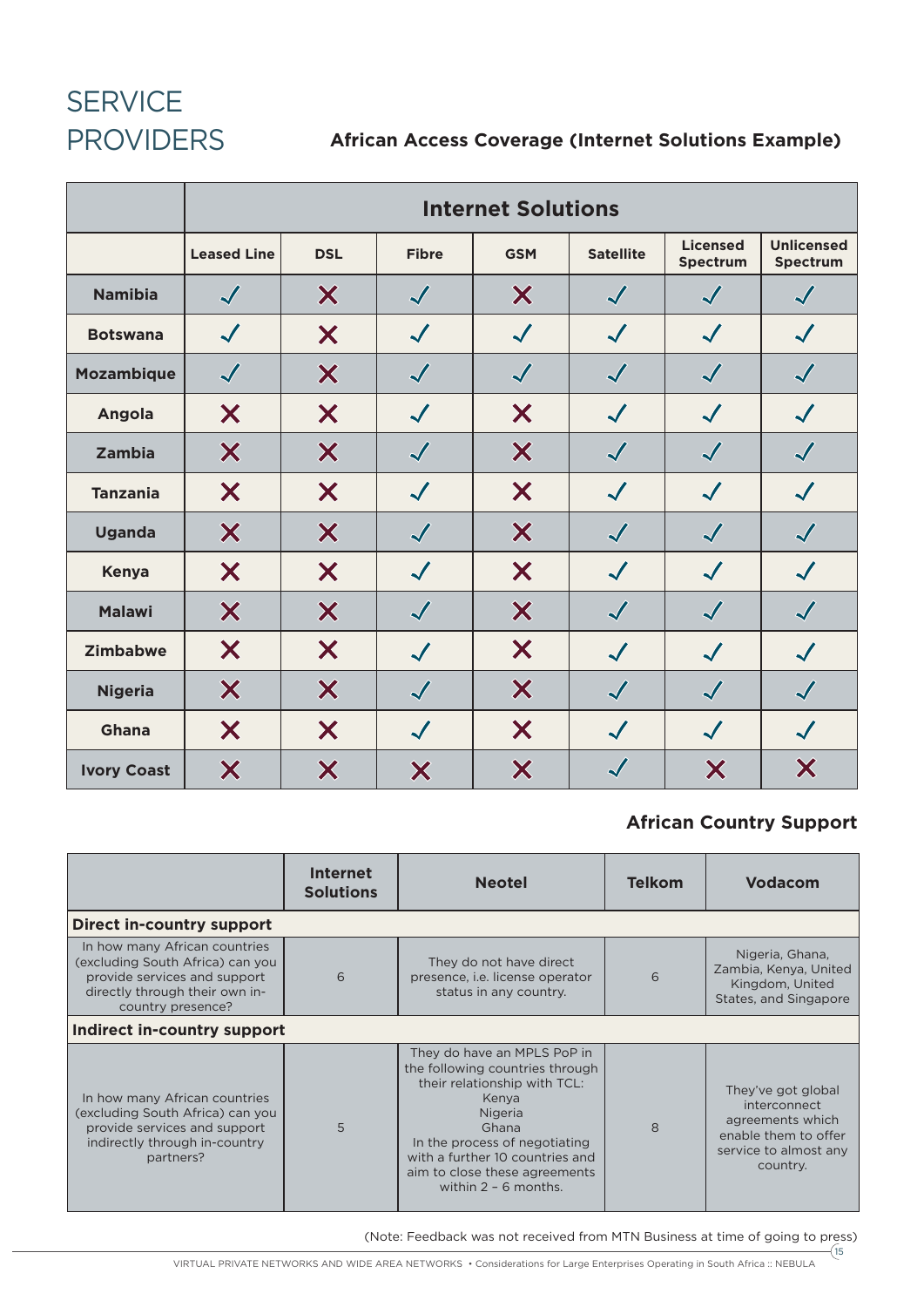#### **Direct Connections to Cable Landing Stations**

|                     | <b>Internet Solutions</b>                  |                              | <b>Neotel</b>                                      |                              | <b>Telkom (Africa)</b>                     |                              | <b>Vodacom</b>                          |                                                  |
|---------------------|--------------------------------------------|------------------------------|----------------------------------------------------|------------------------------|--------------------------------------------|------------------------------|-----------------------------------------|--------------------------------------------------|
|                     | <b>Cable</b><br>Landing<br><b>Stations</b> | <b>NNI</b><br><b>Partner</b> | <b>Cable</b><br>Landing<br><b>Stations</b>         | <b>NNI</b><br><b>Partner</b> | <b>Cable</b><br>Landing<br><b>Stations</b> | <b>NNI</b><br><b>Partner</b> | <b>Cable Landing</b><br><b>Stations</b> | <b>NNI</b><br><b>Partner</b>                     |
| <b>South Africa</b> | SAT3,<br>SEACOM,<br>WACS,<br><b>SAFE</b>   |                              | SAT3.<br>SEACOM,<br>WACS,<br>SAFE,<br><b>EASSY</b> |                              | Yes                                        |                              | SAT3, Mtunzini                          | <b>Neotel</b>                                    |
| <b>Namibia</b>      | <b>WACS</b>                                |                              |                                                    |                              | Yes                                        |                              | Windhoek                                | Telkom<br>SA, ITN                                |
| <b>Botswana</b>     |                                            |                              |                                                    |                              | <b>Terrestrial</b>                         |                              | Gaborone                                | Gateway<br>Carrier,<br>VBN.<br>Telkom<br>SA, BTC |
| Mozambique          | <b>SEACOM</b>                              |                              |                                                    |                              | Yes                                        |                              | Maputo                                  |                                                  |
| Angola              | <b>WACS</b>                                |                              |                                                    |                              | Yes                                        |                              | Luanda                                  |                                                  |
| Zambia              |                                            |                              |                                                    |                              |                                            | Yes                          | Lusaka                                  | Gateway<br>Carrier,<br>Liquid<br>Telecom         |
| <b>Tanzania</b>     | <b>SEACOM</b><br>and<br><b>TEAMS</b>       |                              |                                                    |                              | Yes                                        |                              | Dar Es Salaam                           |                                                  |
| Uganda              |                                            |                              |                                                    |                              |                                            | Yes                          | Kampala                                 | Orange,<br><b>BCS</b>                            |
| Kenya               | <b>SEACOM</b>                              |                              |                                                    |                              | Yes                                        |                              | Mombasa                                 |                                                  |
| <b>Malawi</b>       |                                            |                              |                                                    |                              |                                            |                              | Blantyre                                | Skyband                                          |
| <b>Zimbabwe</b>     |                                            |                              |                                                    |                              | <b>Terrestrial</b>                         |                              | Harare                                  | Liquid<br>Telecom                                |
| <b>Nigeria</b>      | SAT3,<br>MAINOne,<br><b>WACS</b>           |                              |                                                    |                              | Yes                                        | Yes                          | Lagos (Marina,<br>Lekki)                |                                                  |
| <b>Ghana</b>        | SAT3,<br>MAINOne,<br><b>WACS</b>           |                              |                                                    |                              | Yes                                        |                              | Accra                                   |                                                  |
| <b>Ivory Coast</b>  |                                            |                              |                                                    |                              | Yes                                        |                              | Abidjan                                 |                                                  |
| <b>Mauritius</b>    |                                            |                              |                                                    |                              |                                            |                              | Ebene                                   |                                                  |
| Madagascar          |                                            |                              |                                                    |                              |                                            |                              | Antananarivo                            |                                                  |
| Djibouti            |                                            |                              |                                                    |                              |                                            |                              | Djibouti                                |                                                  |
| <b>Cameroon</b>     |                                            |                              |                                                    |                              |                                            |                              | Douala                                  |                                                  |
| Gabon               |                                            |                              |                                                    |                              |                                            |                              | Libreville                              |                                                  |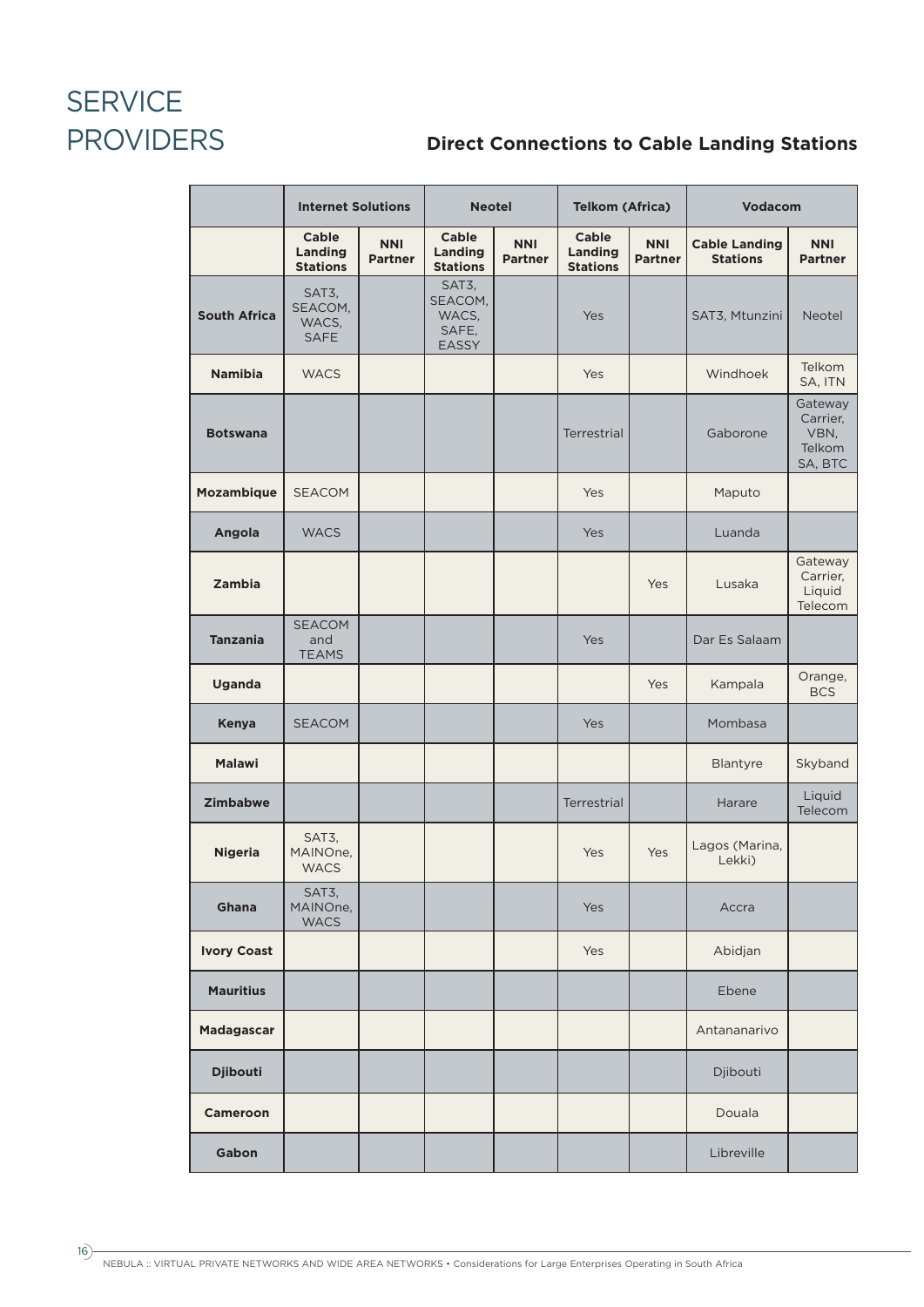## **SERVICE** PROVIDERS **International NNI Partners**

| <b>NNI Partner</b> | <b>Internet</b><br><b>Solutions</b> | <b>Neotel</b>                                        | <b>Telkom</b>                 | <b>Vodacom</b>                   |
|--------------------|-------------------------------------|------------------------------------------------------|-------------------------------|----------------------------------|
| <b>NTT</b>         | Asia                                |                                                      |                               |                                  |
| <b>Masergy</b>     | Europe                              |                                                      |                               |                                  |
| L3                 | Europe                              |                                                      |                               |                                  |
| <b>PACNET</b>      | Asia                                |                                                      |                               |                                  |
| AT&T               | <b>US</b>                           |                                                      |                               |                                  |
| <b>TATA</b>        | India                               |                                                      |                               |                                  |
| <b>Telstra</b>     | Australia                           |                                                      |                               |                                  |
| <b>BT</b>          | Europe                              |                                                      |                               |                                  |
| Colt               | UK, France                          |                                                      |                               |                                  |
| <b>PCCW</b>        |                                     |                                                      | 131 Countries, 1500<br>cities | London, Ashburn<br>and Singapore |
| C&W                | US, Europe                          |                                                      |                               | London                           |
| <b>TCL</b>         |                                     | 300 locations,<br>200 cities across 6<br>continents. |                               |                                  |

(Note: Feedback was not received from MTN Business at time of going to press)

 $-(17)$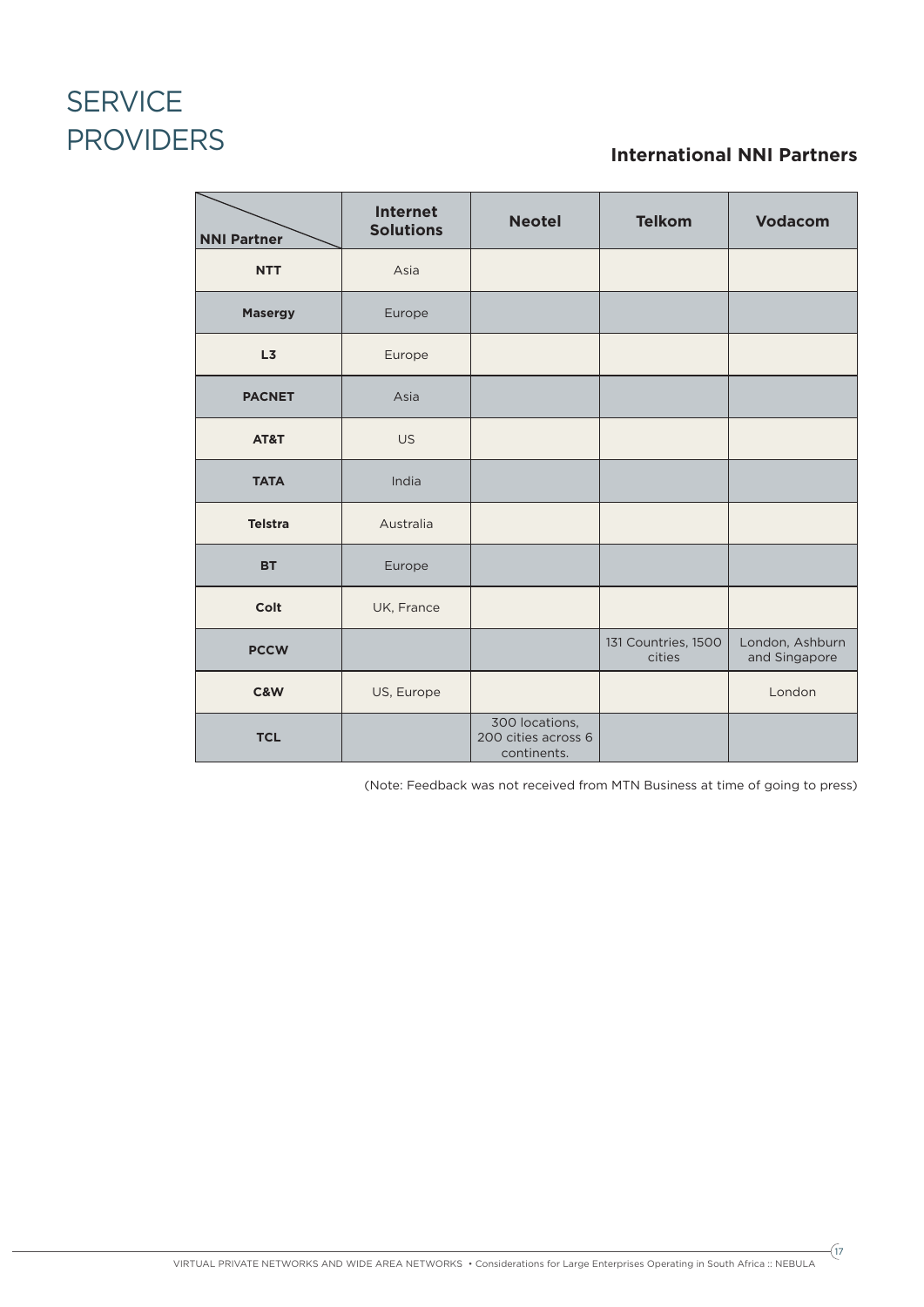## **SERVICE** PROVIDERS **Classes of Service**

18

|                                     | <b>Internet Solutions</b>           |                                                     | <b>Neotel</b>                       |                                                                                 |                                     |                                                                                                          | Vodacom |
|-------------------------------------|-------------------------------------|-----------------------------------------------------|-------------------------------------|---------------------------------------------------------------------------------|-------------------------------------|----------------------------------------------------------------------------------------------------------|---------|
| <b>Classes of</b><br><b>Service</b> | <b>Service Class</b><br><b>Name</b> | <b>Service Class</b><br>Description/<br><b>Uses</b> | <b>Service Class</b><br><b>Name</b> | <b>Service Class</b><br>Description/<br><b>Uses</b>                             | <b>Service Class</b><br><b>Name</b> | <b>Service Class</b><br><b>Description/Uses</b>                                                          |         |
| <b>Class 1</b>                      | Voice                               | Voice class<br>traffic                              | CO <sub>S1</sub>                    | Real time<br>traffic<br>including<br>voice (SIP)<br>and video<br>(telepresence) | Real Time -<br>Voice                | VoIP, Voice traffic, and<br><b>Call Signaling</b>                                                        |         |
| Class <sub>2</sub>                  | Video                               | Video class<br>traffic                              | COS <sub>2</sub>                    | Priority data<br>(eg SAP)<br>and video<br>streaming                             | Real Time -<br>Video                | Video Applications,<br>Interactive Video and<br>Video Conferencing                                       |         |
| Class 3                             | <b>VVCC</b>                         | Signalling                                          | COS3                                | Transactional<br>data and low<br>priority video<br>streaming                    | Interactive<br>Data                 | Interactive business<br>applications, such<br>as Remote Desktop<br>applications, ERP, SAP<br>and Oracle. |         |
| Class <sub>4</sub>                  | Platinum                            | $Low-$<br>latency<br>Data                           | CO <sub>S4</sub>                    | Best effort                                                                     | <b>Business</b><br>Data             | <b>Critical Business</b><br>applications                                                                 |         |
| Class <sub>5</sub>                  | Gold                                | Data                                                | <b>NA</b>                           | <b>NA</b>                                                                       | Standard<br>Data                    | Best-effort<br>applications such as<br>Internet, Webmail, and<br><b>FTP</b>                              |         |
| Class <sub>6</sub>                  | Silver                              | Best effort                                         | <b>NA</b>                           | <b>NA</b>                                                                       | <b>NA</b>                           | <b>NA</b>                                                                                                |         |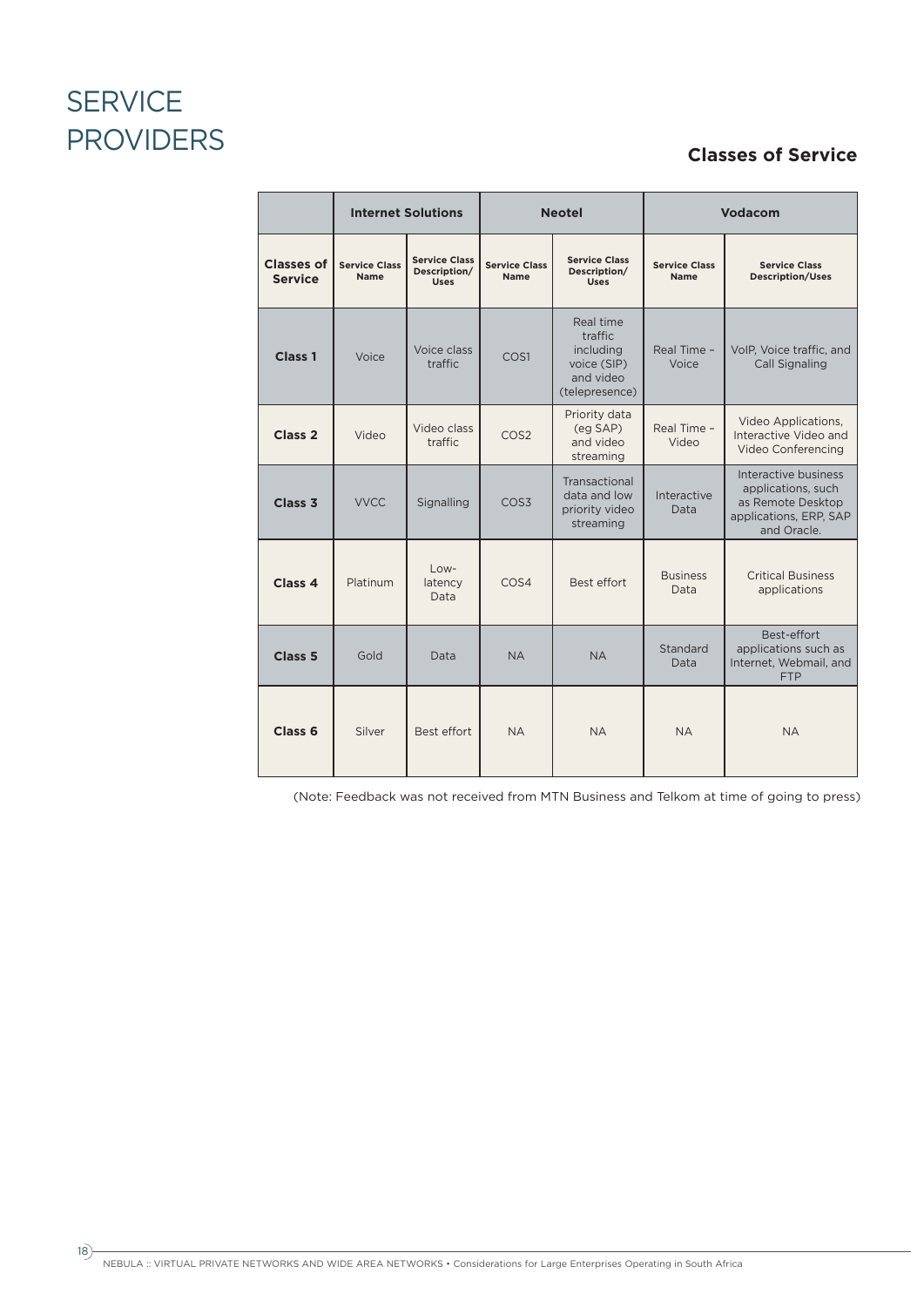## **SERVICE** PROVIDERS **Traffic Management**

 $(19$ 

|                                                                                                                                                                                                                                  | <b>Internet Solutions</b>                                                     | <b>Neotel</b>                                                                                                                                                                                                                                                                                                                                                                                                                                                                                                             | <b>Vodacom</b>                                                                                                                                                                                                                                                                                                       |
|----------------------------------------------------------------------------------------------------------------------------------------------------------------------------------------------------------------------------------|-------------------------------------------------------------------------------|---------------------------------------------------------------------------------------------------------------------------------------------------------------------------------------------------------------------------------------------------------------------------------------------------------------------------------------------------------------------------------------------------------------------------------------------------------------------------------------------------------------------------|----------------------------------------------------------------------------------------------------------------------------------------------------------------------------------------------------------------------------------------------------------------------------------------------------------------------|
| <b>Traffic policing:</b><br>Do you do any<br>policing of<br>traffic at the<br>customer edge<br>$(CE)?$ Is QoS<br>applied end-to-<br>end (from PE to<br>CE) or only on<br>PE?                                                     | QoS is applied from CE - CE as an<br>end-to-end solution                      | The QoS policies are implemented<br>and enforced on the Building<br>Switch (Layer 2) and also policed<br>on the PE (Layer 3) in the Neotel<br>MPLS network, locally and abroad.<br>However, in Africa, we use TDM<br>links for last mile hence the QoS is<br>only applied on the PE.<br>If Neotel is required to supply and<br>manage a router at the customer<br>site, the customer can then<br>purchase a Managed CPE solution,<br>where Neotel will then be in a<br>position to do policing of traffic at<br>the site. | Traffic policing is applied end-to-<br>end. This is only enforced on Real<br>Time classes to restrict bursting to<br>lower classes.                                                                                                                                                                                  |
| <b>Bursting</b><br><b>Between</b><br><b>Classes:</b><br>Do you allow<br>bursting<br>between classes<br>of services (up<br>or down)?                                                                                              | Yes, up or down excluding Voice<br>CoS. All other CoS may burst into<br>Voice | The Neotel MPLS Network does<br>support inter-class bursting with<br>priority markdown. This does not<br>apply to traffic in COS1. Excess<br>traffic of the other classes of<br>services will be marked down in<br>priority and transmitted if there<br>is available capacity within the<br>bandwidth purchased by the<br>customer.                                                                                                                                                                                       | Bursting is only permitted on the<br>lower data classes, <i>i.e.</i> Interactive,<br><b>Business and Standard Data</b><br>classes.                                                                                                                                                                                   |
| <b>Bandwidth</b><br><b>Allocation</b><br><b>Rules:</b><br>Do you have<br>any bandwidth<br>allocation<br>rules regarding<br>the classes<br>of services<br>(maximum % of<br>access that can<br>be allocated to<br>a specific CoS)? | None                                                                          | Neotel allows customers to<br>customise their COS breakdown<br>for the services purchased; as<br>long as it conforms to the 4 Class<br>of Service Levels on the Neotel<br>Network.<br>The only limitation is regarding the<br>amount of bandwidth. Bandwidths<br>above 2Mbps will be in 1Mbps<br>increments. Sub-Rate bandwidth<br>below 2Mbps are available, but will<br>be discussed on a case-by-case<br>basis as this is subject to feasibility.                                                                      | Vodacom Business does not<br>apply any bandwidth allocation<br>rules. We however do make<br>recommendations to customers<br>on the appropriate proportions<br>particularly with regards to<br>the voice not being allocated a<br>relatively larger percentage of<br>the line, relative to the lower data<br>classes. |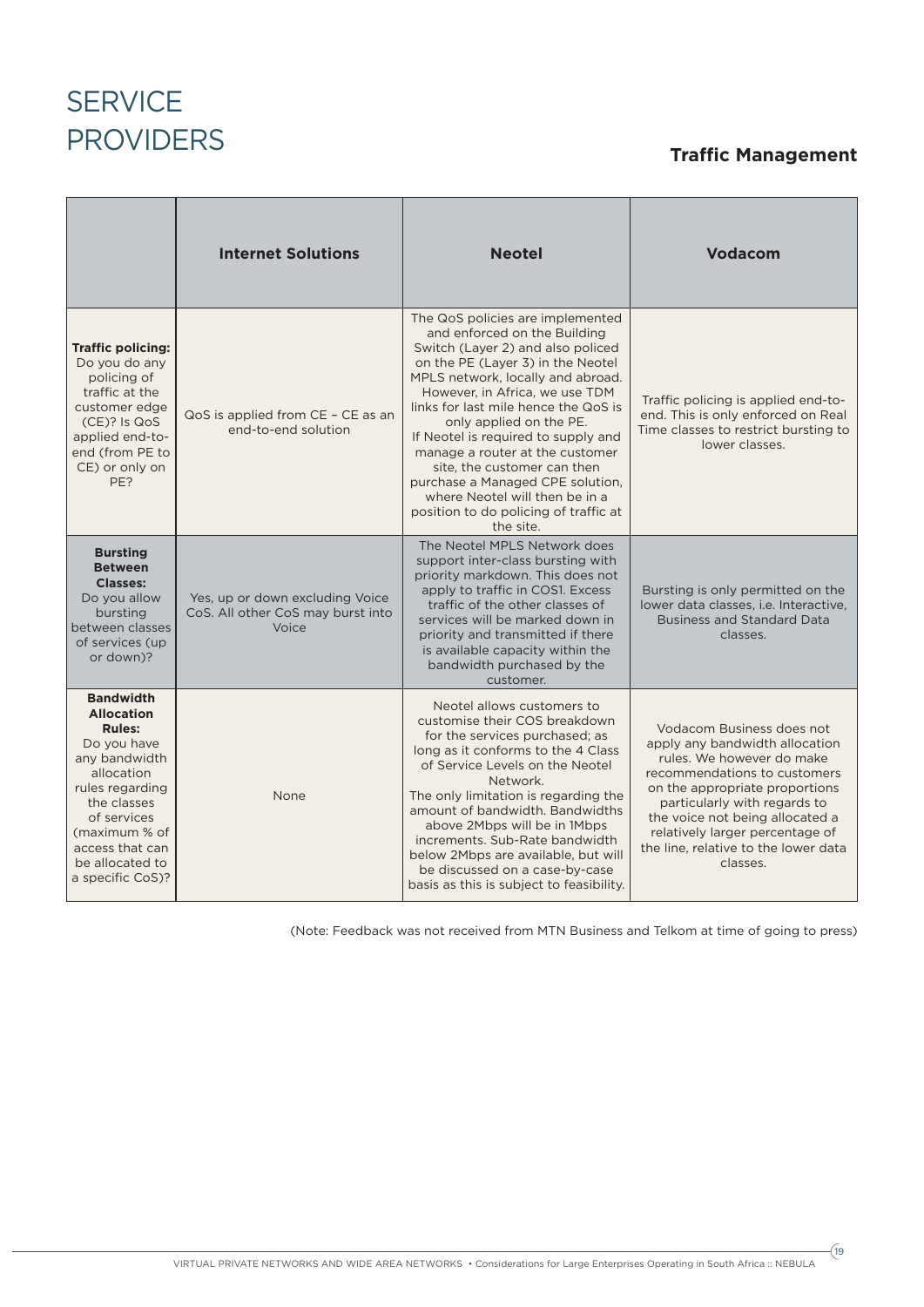20

#### **Service Charges**

|                                                     |                              | <b>Internet Solutions</b>      | <b>Neotel</b>                   |                                               |                                                                                                                                                                                     | Vodacom            |                                |
|-----------------------------------------------------|------------------------------|--------------------------------|---------------------------------|-----------------------------------------------|-------------------------------------------------------------------------------------------------------------------------------------------------------------------------------------|--------------------|--------------------------------|
|                                                     | <b>South Africa</b><br>(Y/N) | <b>Rest of Africa</b><br>(Y/N) | South<br><b>Africa</b><br>(Y/N) | Rest of<br>Africa<br><b>Comments</b><br>(Y/N) |                                                                                                                                                                                     | South Africa (Y/N) | <b>Rest of Africa</b><br>(Y/N) |
| <b>Access circuit</b><br>charge                     |                              |                                |                                 |                                               | Prices may vary dramatically<br>depending on the country.                                                                                                                           |                    |                                |
| Port fees /<br><b>Bandwidth</b><br>fee / CoS        |                              |                                |                                 |                                               | Prices will vary depending on the<br>location of the nearest POP, though it<br>is expected that the variance will be<br>less than that experienced with the<br>access circuits.     |                    |                                |
| <b>CPE rental</b>                                   |                              |                                |                                 |                                               | CPE rental and management is<br>available, depending on the country.<br>The once-off purchase price will be<br>the same for all countries, but the<br>shipping and taxes will vary. |                    |                                |
| <b>Network</b><br>management<br>(per CPE<br>device) |                              |                                |                                 |                                               | Price variance for management will<br>be minimal, depending on what the<br>management includes.                                                                                     |                    |                                |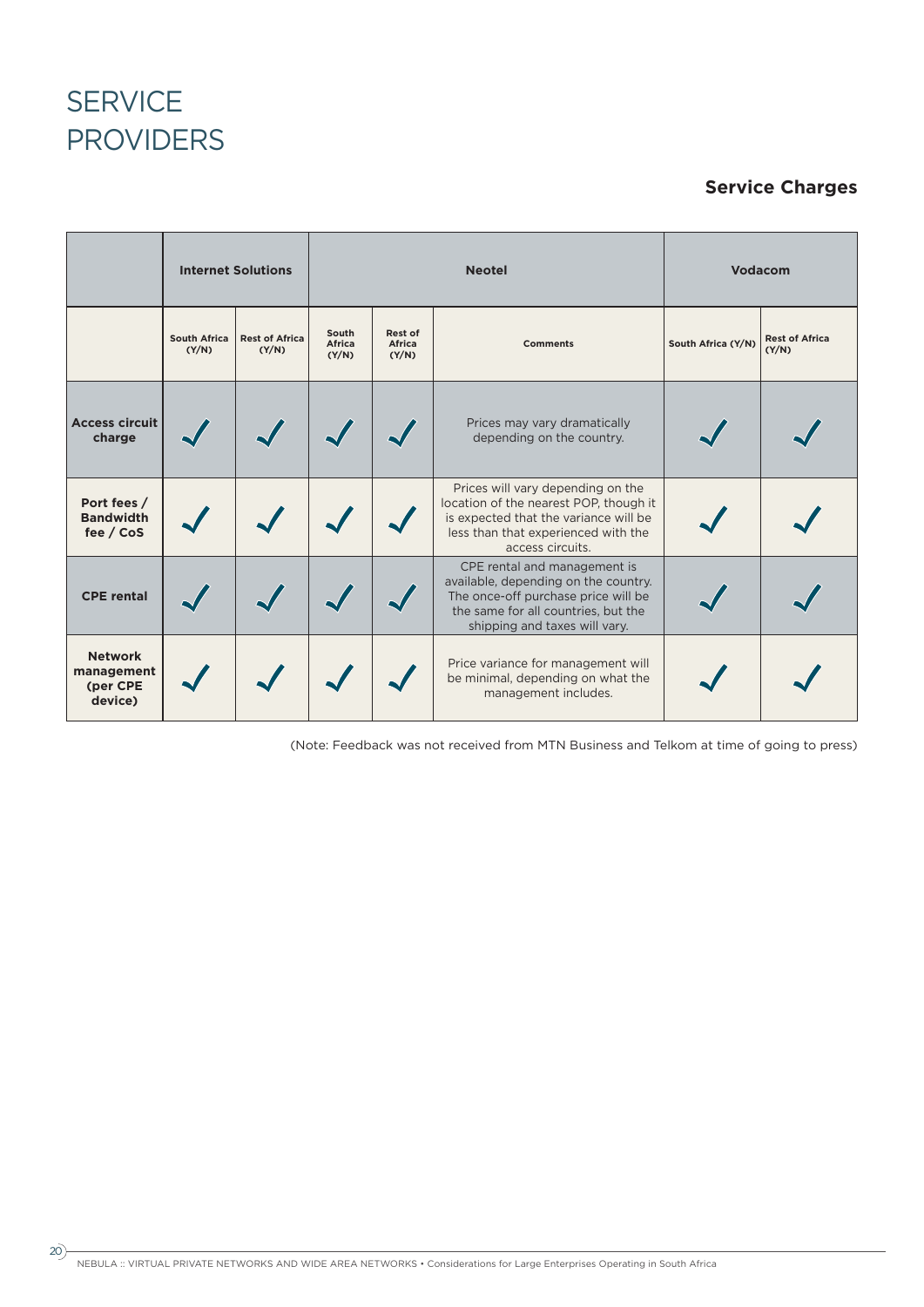# **SERVICE**

## PROVIDERS **Network and Application Management**

|                                                                                                                                           | <b>Neotel</b>                                                                                                                               | <b>Vodacom</b>                                                                                                                                                                                                                                                                                                                                                                                                         |
|-------------------------------------------------------------------------------------------------------------------------------------------|---------------------------------------------------------------------------------------------------------------------------------------------|------------------------------------------------------------------------------------------------------------------------------------------------------------------------------------------------------------------------------------------------------------------------------------------------------------------------------------------------------------------------------------------------------------------------|
| <b>Network Management:</b><br>Products, tools or services for<br>network management                                                       | Neotel provides management<br>of the end-to-end service<br>across the world, assuming<br>the customer has Neotel's<br>managed CPE offering. | Network and Application<br>Management on the VPN is<br>currently provided through<br>InfoVista and Netcool<br>systems. At a service level<br>InfoVista is used to provide<br>both the Standard reporting<br>and Advanced reporting.<br>These tools enable the<br>customer to provide basic<br>utilisation reports for each<br>class of service, and granular<br>reporting based on Netflow<br>statistics respectively. |
| <b>WAN Optimisation:</b><br>WAN optimisation products,<br>tools or services                                                               |                                                                                                                                             | <b>Vodacom Business currently</b><br>does have a productised WAN<br>optimisations solution. This is<br>currently offered as a bespoke<br>solution where our customers<br>have a requirement.                                                                                                                                                                                                                           |
| <b>Application Performance</b><br><b>Management:</b><br><b>Application Performance</b><br>Management (APM) products,<br>tools or services |                                                                                                                                             | Not Applicable                                                                                                                                                                                                                                                                                                                                                                                                         |

(Note: Feedback was not received from MTN Business, Telkom and Internet Solutions at time of going to press)

 $-(21)$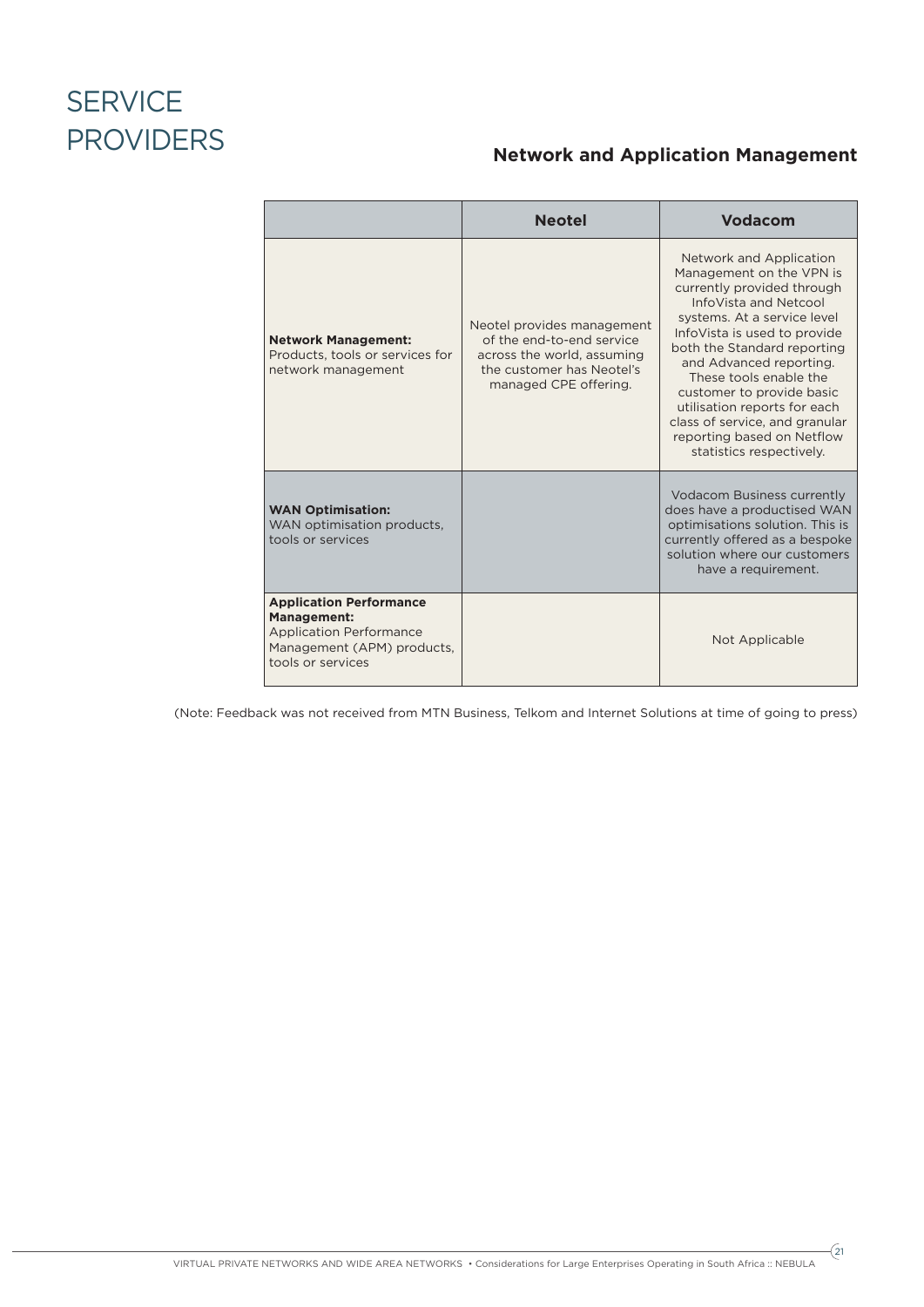### MANAGING YOUR VPN **STRATEGY**

 $(22)$ 

Nebula proposes key elements to managing your VPN WAN strategy. These areas are designed to address the full life-cycle of managing your VPN. The following can be used as a guide:

- Knowing your business strategy and objectives
- Providing the services required by the business
- Optimising the performance of those services
- Managing the risks and security of the service
- Transitioning to new technologies or services providers to meet changing business demands
- Maintaining the user, services, assets, usage, performance and costs baseline

Some suggested areas that need to be considered throughout this process include the following:

#### **Aligning to Business Strategy**

Aligning the VPN growth plan with the business' expansion into new territories and market segments

Forecasting the changes to applications and services to be offered over the network

Anticipating the changes to real-time performance requirements in the business

Understanding the changes to business processes and the centralisation or decentralisation of business functions

Understanding the dependencies on related business, application and infrastructure projects

Aligning the services and service provider to the business' risk and security demands

Defining the business case for transition or changes in conjunction with business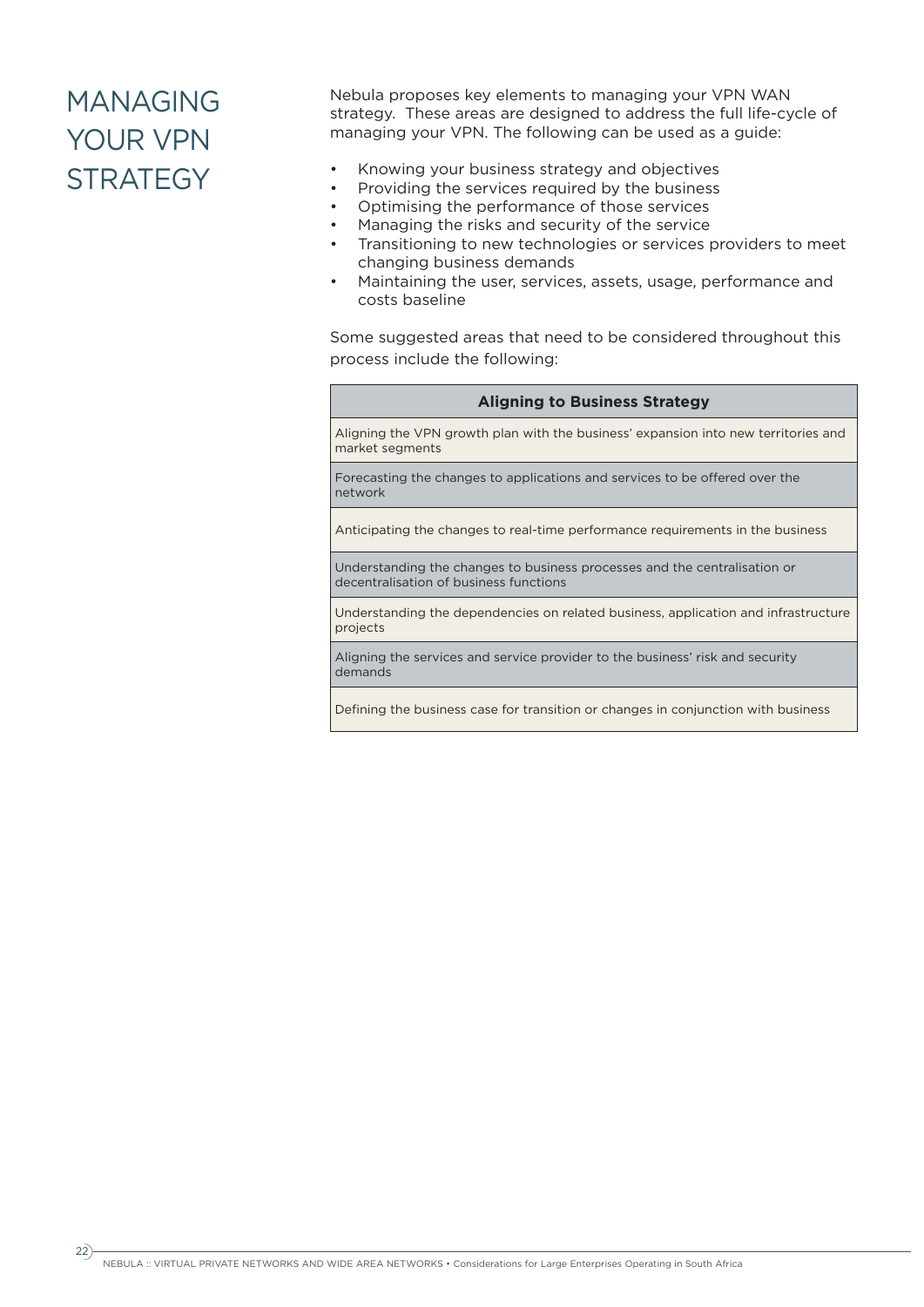### MANAGING YOUR VPN **STRATEGY**

#### **Enabling the Business**

Knowing and managing your user and site profiles in terms of bandwidth, performance, services and continuity requirements

Understanding and managing the services and related performance requirements by user and / or site profile, including service coverage, availability, service request resolution, service classes and latency

Establishing and managing the required architecture and equipment configuration standards

Defining and managing the required hardware and software maintenance requirements

Defining and managing the internal and external compliance, security and performance standards

Determining and managing the required monitoring and reporting interfaces

Defining and managing the internal and external roles and responsibilities for planning, implementation, management and optimisation

Forward planning and managing the site and environment changes with consideration for lead times

Assessing and managing the current and forecasted business demand and forecasting the impact of costs on the various business divisions and on centralised management

Assessing and managing the business impact and risk of transition

#### **Optimising the Performance and Costs**

Managing user / site demand for services and consumption of services

Deploying WAN optimisation strategies to improve the efficiency of traffic over the network and the bandwidth consumption

Managing all infrastructure to align with performance requirements and ensuring the elimination or cancellation of redundant services or infrastructure

Monitoring and managing internal usage and service provider billing, and addressing anomalies on internal usage and consumption and external pricing and billing

Benchmarking the performance and costs of the VPN services and related valueadded and management services

Utilising application performance management to align network resources with application requirements

 $\sqrt{23}$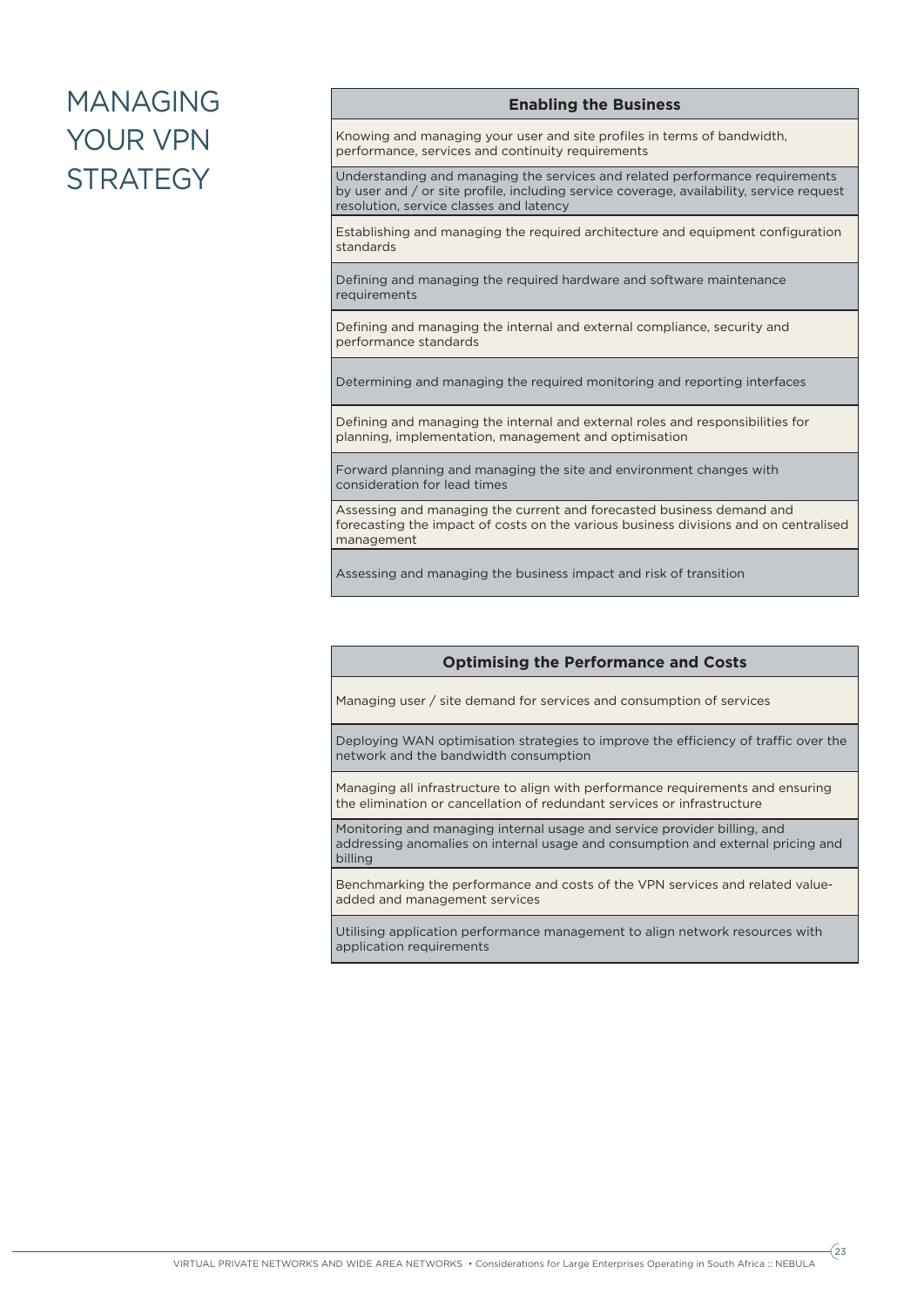### MANAGING YOUR VPN **STRATEGY**

24

#### **Managing the Risks**

Understanding the risks that may be inherent in the service or the service provider

Profiling and managing risks relating to significant changes in the demand for the volumes and types of services and the flexibility within the service and service provider to address these demand changes

Reviewing the stability of the service provider and its adherence to risk, security and performance controls and related audit and service management standards

Reviewing the key risk areas and associated controls over financial risks, operational risks, security, reputational risks, contractual risks and transition risks

#### **Managing Transition**

Ensuring mutual commitment from management and staff of both the enterprise and service provider

Conducting adequate project planning and implementing project management, governance and reporting structure

Minimising the likelihood of business or service interruption

Managing the Proof of Concept (PoC), service transition and the ability to enforce early termination or penalties

Overseeing the alignment within processes and teams across internal divisions, service providers and sub-contractors

Monitoring the transition impact on users, service performance, service availability, infrastructure and costs

#### **Managing the Baseline**

Maintaining a detailed profile of users / sites, standardised site profiles, infrastructure, consumption, performance and costs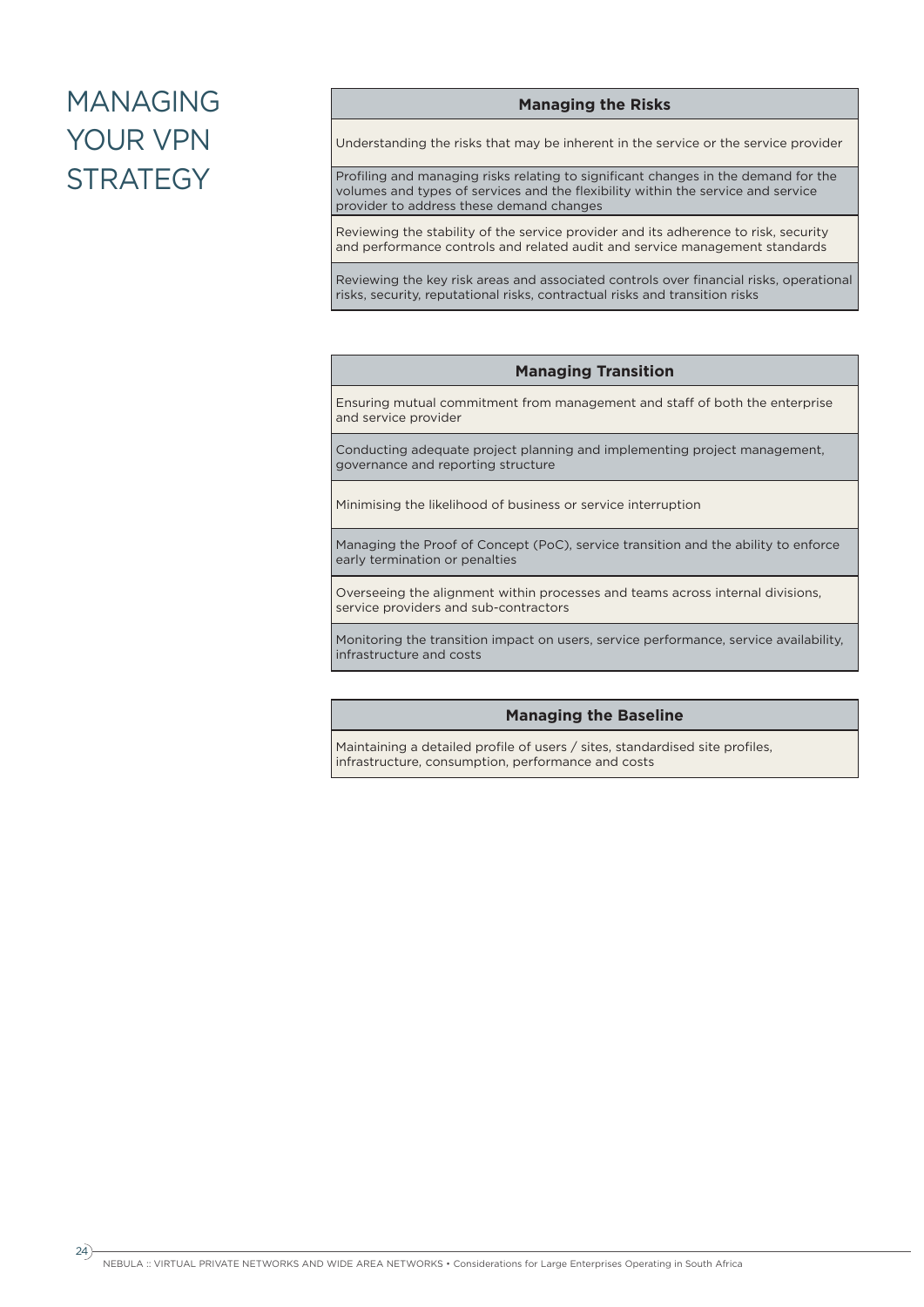### ENABLING YOUR VPN **STRATEGY**

### **VPN FEASIBILITY AND BUSINESS ENABLEMENT**

For reviewing or renewing your network service providers and technology, Nebula proposes a structured methodology and approach which is independent of both internal or external vested interests and that aligns with your investment, sourcing and governance requirements.

The Technology Business Enablement (TBE®) lifecycle is a structured methodology to enhance and protect your VPN decision support process:

#### **Telecoms Business Enablement® (TBE®)**

Nebula offers a Telecoms Business Enablement® methodology, which covers the structured selection, planning and implementation of telecoms services or products from a vendor or service provider. It can originate as part of a Telecoms Optimisation Programme® (TOP®) or Telecoms Strategic Decision Framework® (TSDF®) Project, as a result of the recommendations of either, or as a standalone engagement.

Secondly, TBE® entails the development and customisation of the best-fit operating model needed to manage and support the new services and business function within the client's telecoms environment (a choice between managed services, business process outsourcing, traditional outsourcing or a hybrid model).

The Nebula TBE® methodology follows a six-phased approach:

#### **Phase 1: Feasibility analysis and approvals**

During this phase, the case for change in the client's telecoms environment is examined, along with its impact and the organisation's buy-in and readiness. Nebula supports the executive in its approval of the proposal and helps prepare the proposal.

#### **Phase 2: Sourcing and selection**

Once approval is obtained, Nebula oversees facilitates a period of insourcing or outsourcing, as well as a service provider evaluation and selection.

#### **Phase 3: Planning and preparation**

Once approval has been received to proceed with vendor appointment and contracting, planning and preparation for the client's transitioning to and operationalisation of the new operating model follows.

#### **Phase 4: Transitioning and implementation**

This phase will facilitate full transitioning from the current state operational environment and solution to the new one, including

 $\sqrt{25}$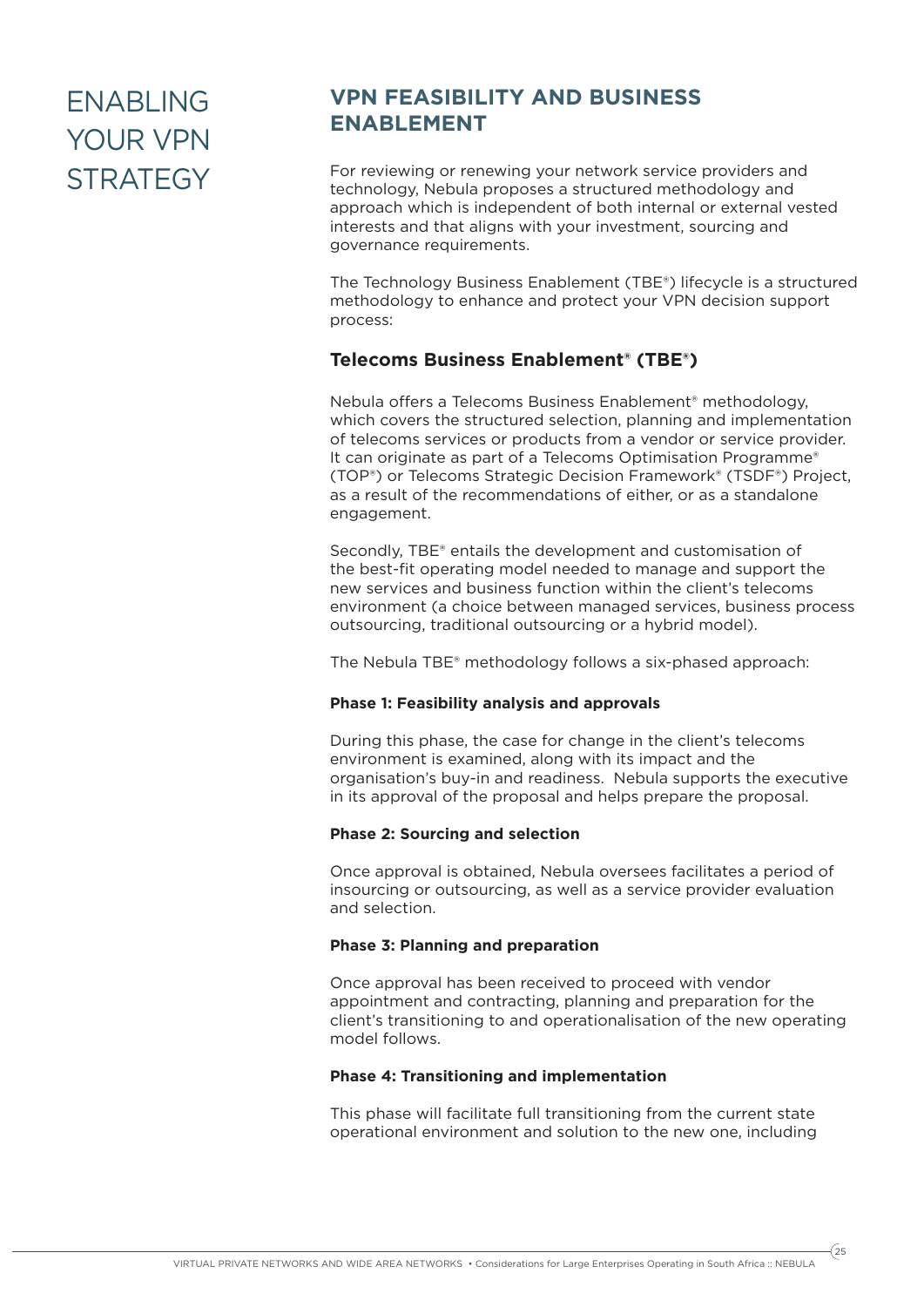### ENABLING YOUR VPN **STRATEGY**

26

training, implementation and migration management, change management and compliance management.

#### **Phase 5: Operations**

Once implementation is concluded successfully, the telecoms environment's successful on-going operations are ensured through a variety of measures, including service and performance assurance, configuration and migration data management and best practice controlled handover.

#### **Phase 6: Renew or change supplier**

With continuous refreshing of the Telecoms Baseline Profile®, the latest information in terms of in-scope services will, at contract maturity, lead to a decision whether to renew a contract or not. If not, the entire TBE® methodology will need to be restarted. If renewal is in order, Nebula's Contracting Consulting function will be engaged.



**Nebula's Techonology Business Enablement® (TBE) Lifecycle**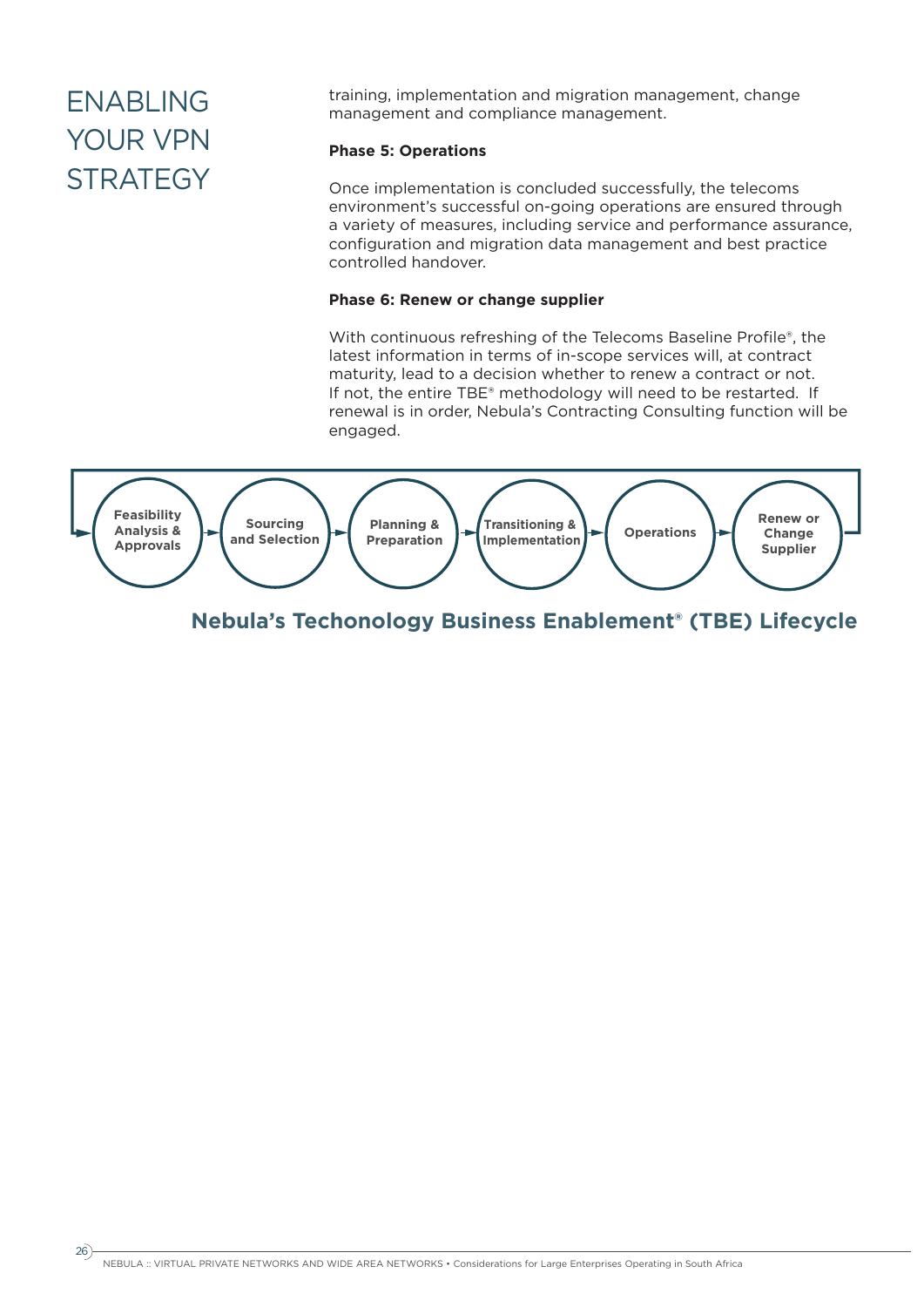$-(27)$